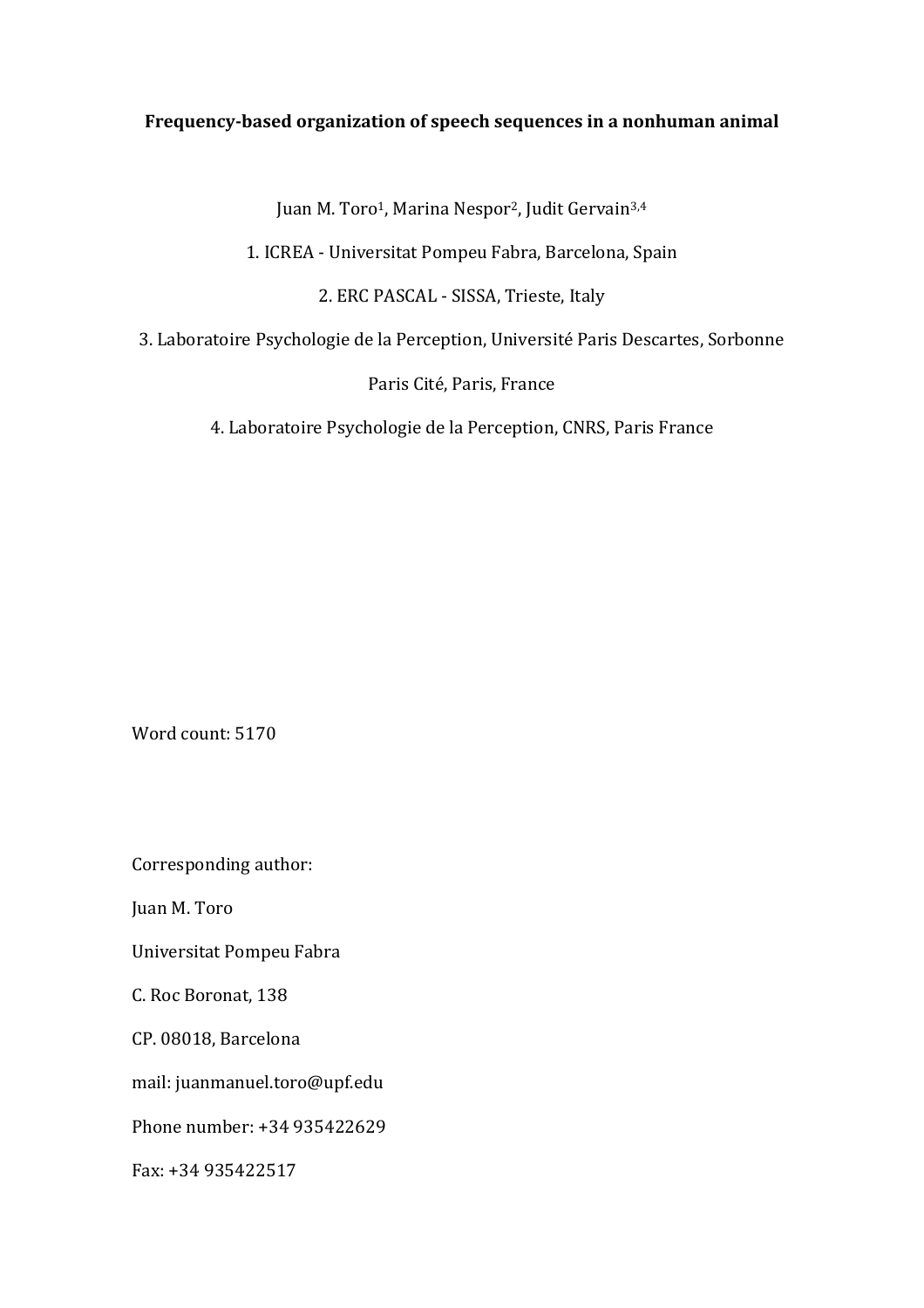#### ABSTRACT

A recurrent question regarding language acquisition is the extent to which the mechanisms human infants use to discover patterns over the linguistic signal are highly specialized and uniquely human, or are the result of more general mechanisms present in other species. Research with very young infants suggests that they are able to use the relative frequency of elements in a linguistic sequence to infer word order. Here we ask if this ability could emerge from grouping biases present in nonhuman mammals. We show that animals discover differences in the frequency of elements in a sequence and can learn the relative order of frequent and infrequent elements. Nevertheless, in animals, relative frequency does not appear to be overridden by other cues that have been shown to be important to human infants, such as prosody. Our results demonstrate that the basic mechanism that allows listeners to extract ordering relations based on frequency is shared across species.

Keywords: Word frequency, comparative cognition, function words, prosody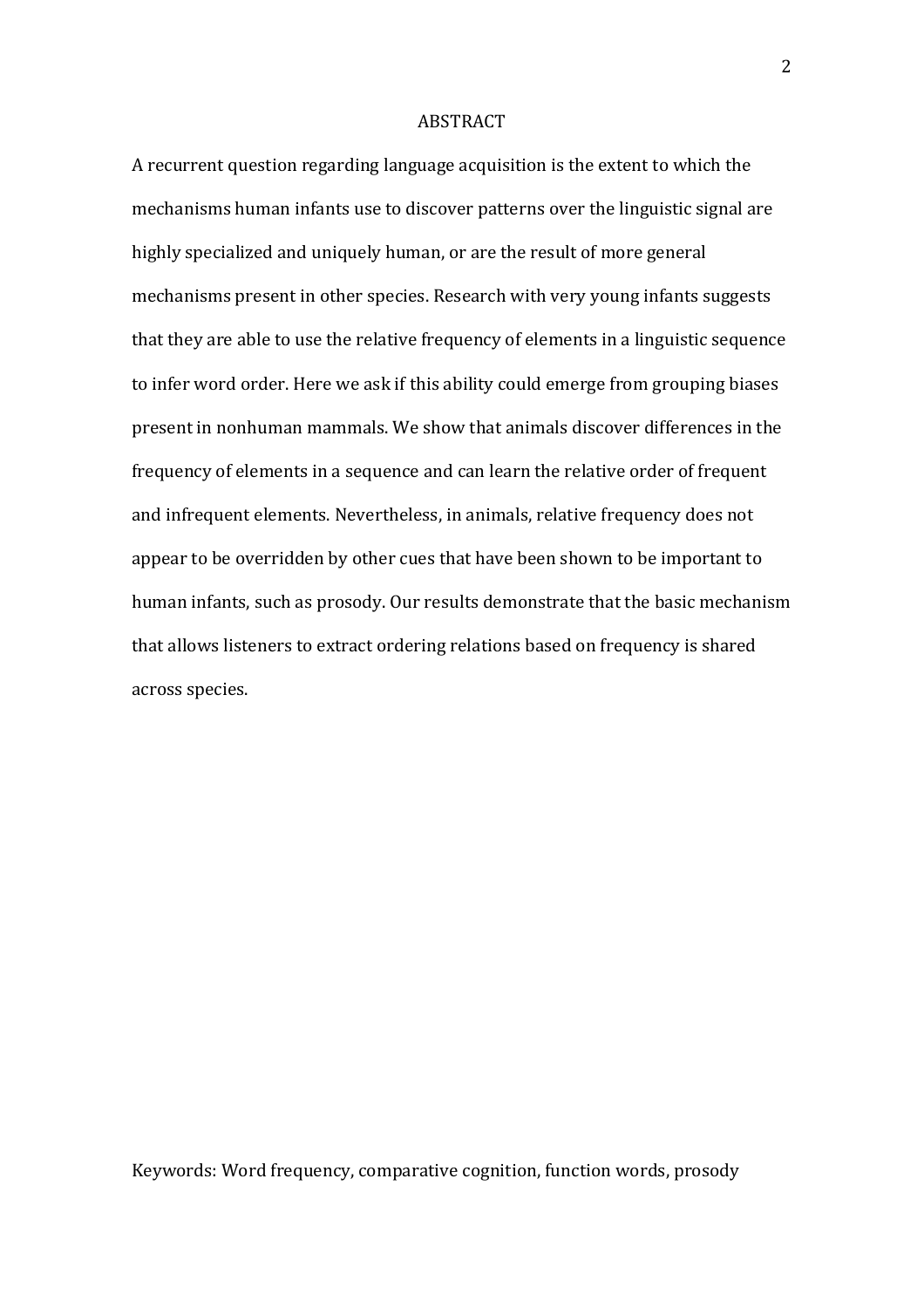### **1. Introduction**

Despite important advances in the study of language acquisition, we still do not have a complete understanding of how very young infants manage to learn the complexities of language. In the last years exciting discoveries have been made regarding infants' abilities to use cues present in the speech signal to learn linguistic regularities. For example, infants can compute statistics over elements in speech to discover word-like units (Saffran, Aslin & Nesport, 1996), extract tokenindependent patterns even at very young ages (Marcus, Vijayan, Bandi Rao & Vishton, 1999; Gervain Macagno, Cogoi, Peña & Mehler, 2008), and use prosodic cues to establish long-distance relations between categories of items (Endress  $&$ Bonatti, 2007; Marchetto & Bonatti, 2013; Peña, Bonatti, Nespor & Mehler, 2002;). All these abilities play a central role in the infant's quest to discover the elements and the structure of their language of exposure.

Recent research has suggested that infants not only extract these regularities from the signal, but they also map them onto abstract linguistic categories, e.g. functors and content words. In a series of experiments, Gervain and collaborators showed that infants use the relative frequency distribution of elements in a sequence to group them following the main word order of their native language (Gervain, Nespor, Mazuka, Horie & Mehler, 2008). In their study, the authors presented 8-month-old infants with sequences of alternating frequent and infrequent words, and then tested how the infants grouped the elements in the sequences. They found that eight-month-old infants growing in an Italian-speaking environment tended to group the words putting the frequent words first and the infrequent words second. On the contrary, infants growing in a Japanese-speaking environment tended to group the words differently, putting the infrequent words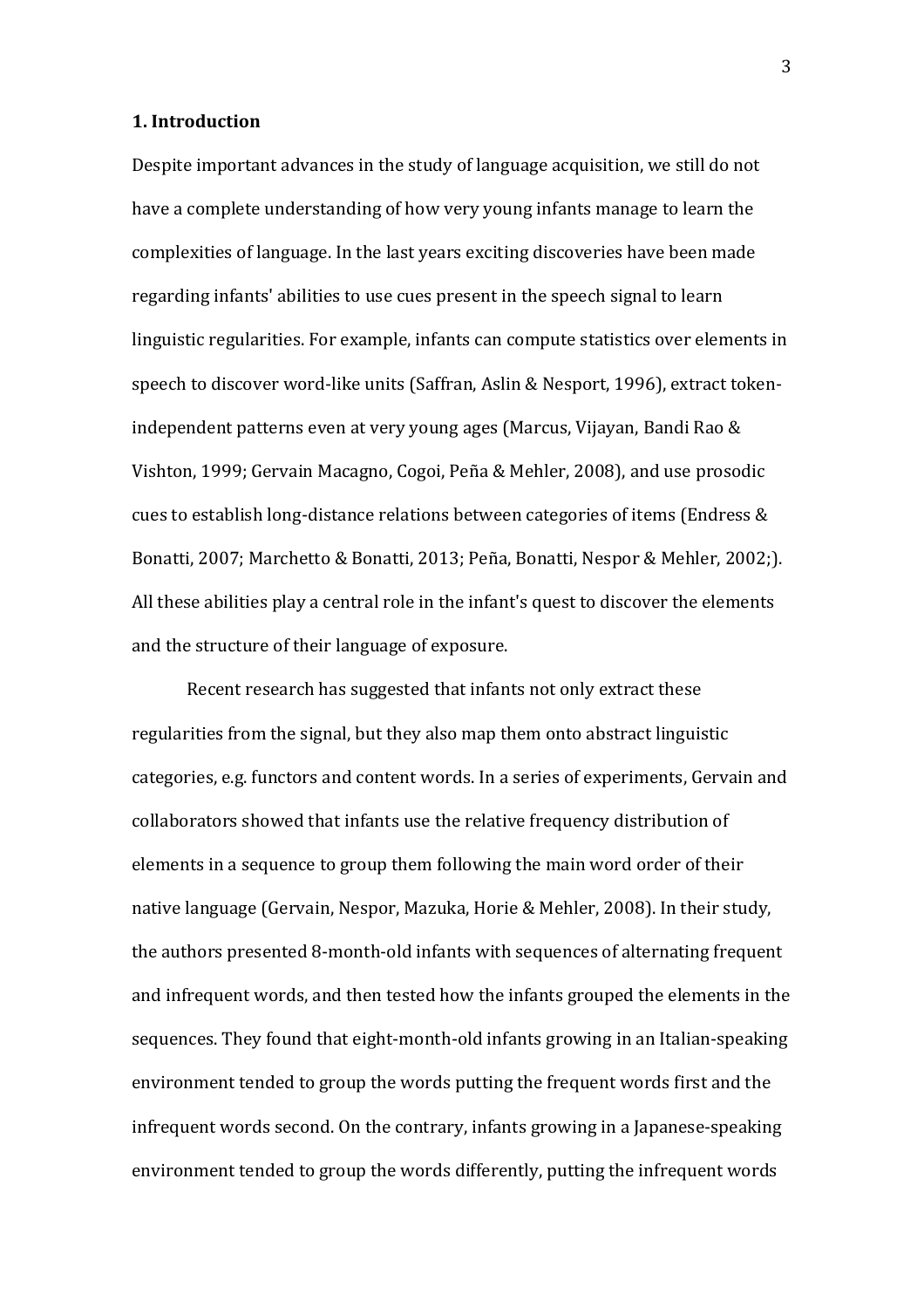first and the frequent words second. These two patterns nicely mirrored those observed for functors and content words in Italian and Japanese, respectively. Across languages, functors are frequent grammatical words such as articles, pronouns, prepositions (as *in the, is, he, on, to*), while content words are infrequent and tend to carry lexical meaning such as nouns, verbs, adjectives (as *table, eat*, *pretty*; for differences in frequency between functor and content words in English see Kucera & Francis, 1967, for differences in frequency across Italian, Japanese see Gervain et al. 2008, and for differences across Farsi and Turkish see Gervain & Werker, 2013). Italian is a functor-initial language, in which functors are in the great majority of cases located in phrase-initial positions, i.e. before content words. In contrast, Japanese is a functor-final language, which tends to locate functors in phrase-final positions, i.e. after content words. Thus, infants in the Gervain et al. (2008) experiments were not only using relative frequency of words to group them, but more importantly, they were mapping such differences in relative frequency to the word order of their native language. As a result, infants placed frequent words in the position assigned to functors in their native language, while infrequent words were placed in the position assigned to content words. These results were confirmed and extended in later studies showing that infants of the same age are even able to use these frequency cues together with prosodic information to derive language-appropriate representations of word order prelexically, i.e. before they could rely on their understanding of word meanings to support grammar learning (Bernard & Gervain, 2012; Gervain & Werker, 2013).

Once infants enter the word-learning stage, they associate these two frequency-based grammatical categories with the expected functions. Thus, 17month-olds expect infrequent (i.e. content words), but not frequent words (i.e.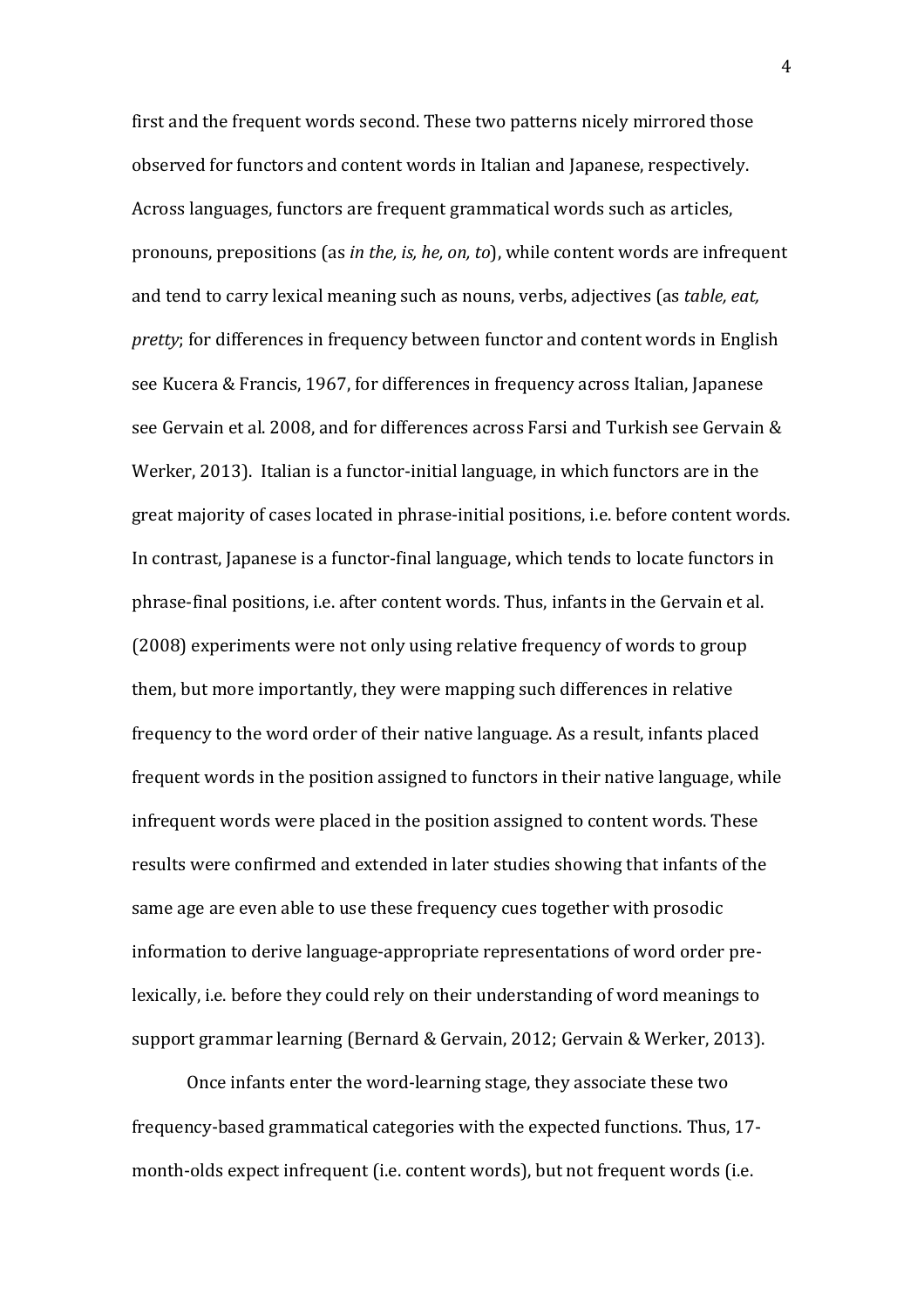functors), to be object labels using both natural (Hochmann, Endress & Mehler, 2010) and artificial linguistic stimuli (Hochmann, 2013). Importantly, the links infants establish between relative frequency and function/content words is not appropriately explained by simpler accounts involving mutual exclusivity or crosssituational statistics (Hochmann et al. 2010). That is, results converge on the idea that by this age, infants reliably infer the functional properties of words from relative distribution information.

A fundamental issue regarding these early language acquisition mechanisms is whether they are highly specialized for language and uniquelyhuman or, on the contrary, they are manifestations of more general abilities already present in other species. For example, categorical perception is a signature of how we perceive phonemes. However, instead of being language- or even human-specific, it appears to be the result of how humans as well as other species organize relevant acoustic stimuli (e.g. Kuhl & Miller, 1975). Similarly, it has been proposed that humans use the prosodic grouping principles described by the Iambic-Trochaic Law (according to which sequences alternating in intensity and pitch tend to be grouped into prominence-initial units, i.e. trochees, while sequences alternating in duration tend to be grouped into prominence-final units, i.e. iambs) to infer syntactic properties of their language, such as the head direction parameter (Nespor, Shukla, van de Vijver, Avesani, Schraudolf & Donati, 2008; Bion, Benavides-Varela & Nespor, 2011; Yoshida et al. 2010). Recent research suggests that the trochaic grouping bias is common to other perceptual domains (Peña, Bion & Nespor, 2011), and is also shared with other mammals (de la Mora, Nespor & Toro, 2013). In parallel, several sources of evidence suggest that the iambic grouping bias emerges as a consequence of language-specific experience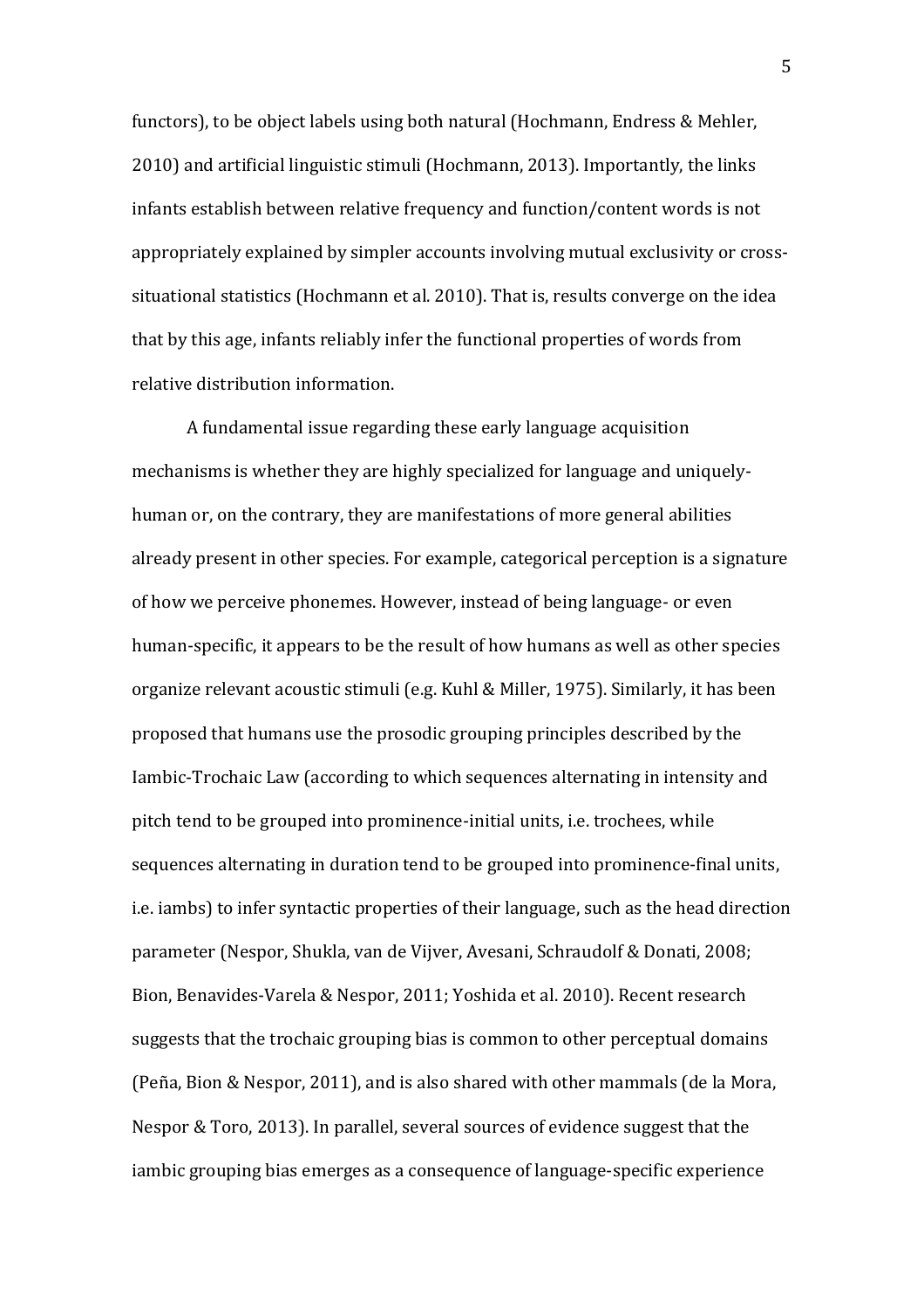(e.g. Hay & Saffran, 2012; Iversen, Patel, & Ohgushi, 2008, Bion et al., 2011). For example, Object-Verb languages such as Japanese, have a trochaic pattern at the phrasal level (e.g. Gervain & Werker, 2013; Nespor et al. 2008). It has been suggested that this might modulate how native Japanese speakers group durationvarying sequences (e.g. Iversen et al. 2008). Interestingly, experience seems also to play a role in the development of iambic grouping biases in non-human animals (de la Mora et al. 2013). Thus, at least some features characterizing how humans process the linguistic input appear to derive from more general abilities present in other animals, and therefore, are neither language-, nor human-specific.

It remains currently unexplored whether the frequency-based categorization and organization of the speech input, essential to human infants' early acquisition of their native language (Gervain et al. 2008; Gervain & Werker, 2013), is unique to how humans process the speech signal, or whether it is an ability shared with other animals. That is, it has so far not been explored whether the use of frequency as a grouping cue by infants might be based on a priori grouping biases that could be observed in other species. In the present study we address this question by presenting non-human animals with sequences of alternating frequent and infrequent elements and then testing how they group them. Our hypothesis is that if the way humans use relative frequency to discover word order can be traced to more general grouping biases present in non-human animals, we should find some precursors of this bias in our experiments. On the contrary, differences should be observed if the way humans map the relative frequency of elements in a sequence to syntactic categories is the result of how humans uniquely process speech.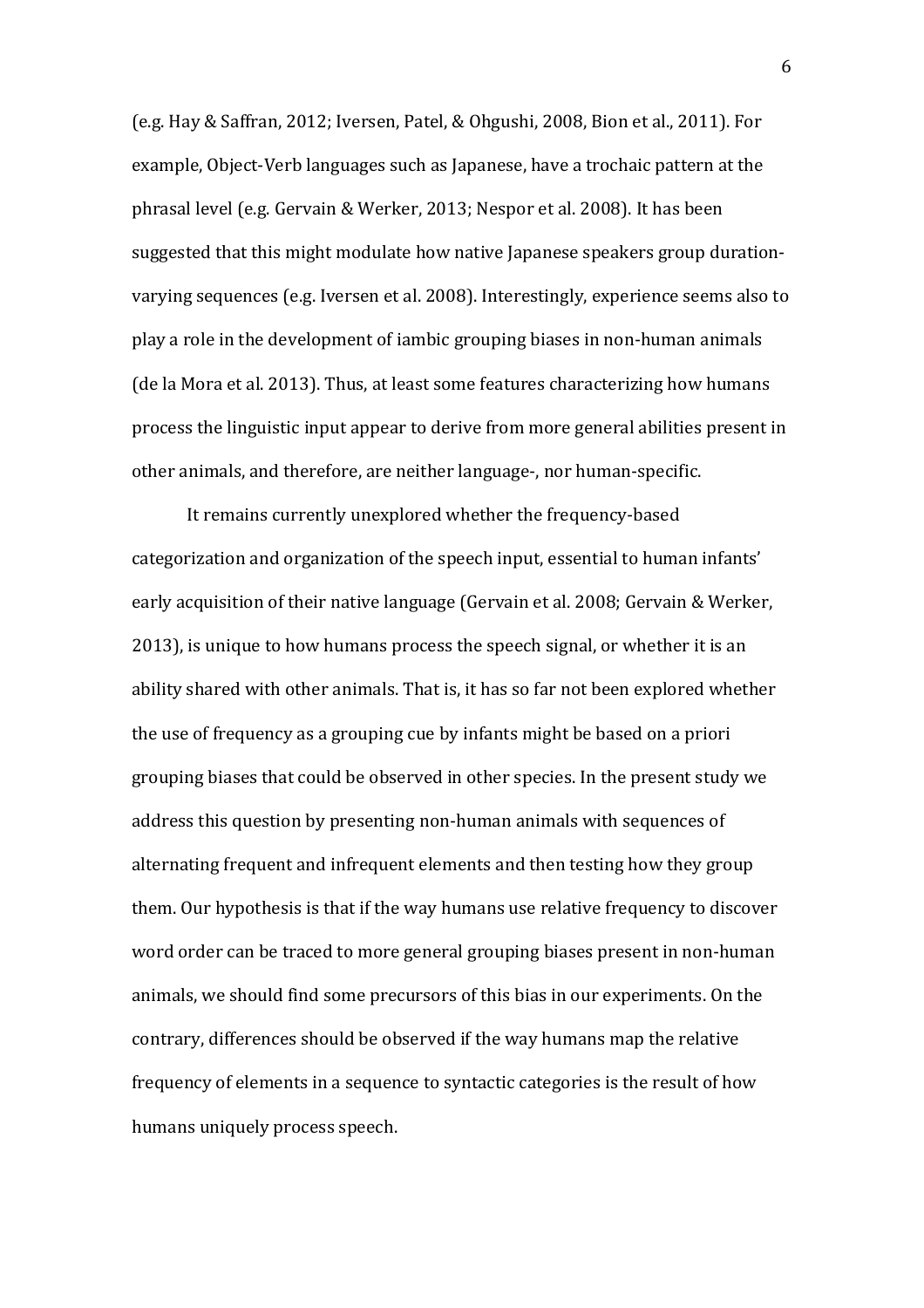#### **2. Experiment 1. Frequency as an organizing cue**

In the present experiment we tested whether non-human animals use the frequency of items in a sequence as a grouping cue, just as human infants as well as adults do (Gervain et al. 2008; Gervain & Werker, 2013). We presented rats with auditory sequences of alternating frequent and infrequent syllables and then tested how they group them.

### *2.1. Methods*

#### *2.1.1. Subjects*

Subjects were 12 Long-Evans rats (six males) of 4 months of age. They were fooddeprived until they reached 90% of their free-feeding weight. They had access to water ad libitum. Food was administered after each training session.

#### *2.1.2. Stimuli*

We used the same material as in Gervain and Werker (2013), except for the control random sequences. It comprised an artificial language composed of frequent  $(A, B)$ and infrequent  $(X, Y)$  CV syllables. Frequent syllables corresponded to a single token  $(A; fi; B; ge)$ . Infrequent syllables corresponded to nine tokens each  $(X; ba)$ ,  $de, du, fo, pe, pa, ra, ru, to; Y: bo, bi, do, ka, ku, mu, na, ri, ro). Thus frequent$ syllables appeared nine times more often than the infrequent syllables. To create the sequences, syllables were arranged following an alternating pattern between frequent and infrequent syllables, as in AXBYAXBY (e.g. fibagebofifogeku; Alternating Sequences, AS; see table 1). Each of the sequences presented during training contained 36 syllables and lasted 9 secs. Half of the sequences started with a frequent syllable and half started with an infrequent one. Each sequence was faded in and out for the duration of 1 sec at its onset and offset, respectively, to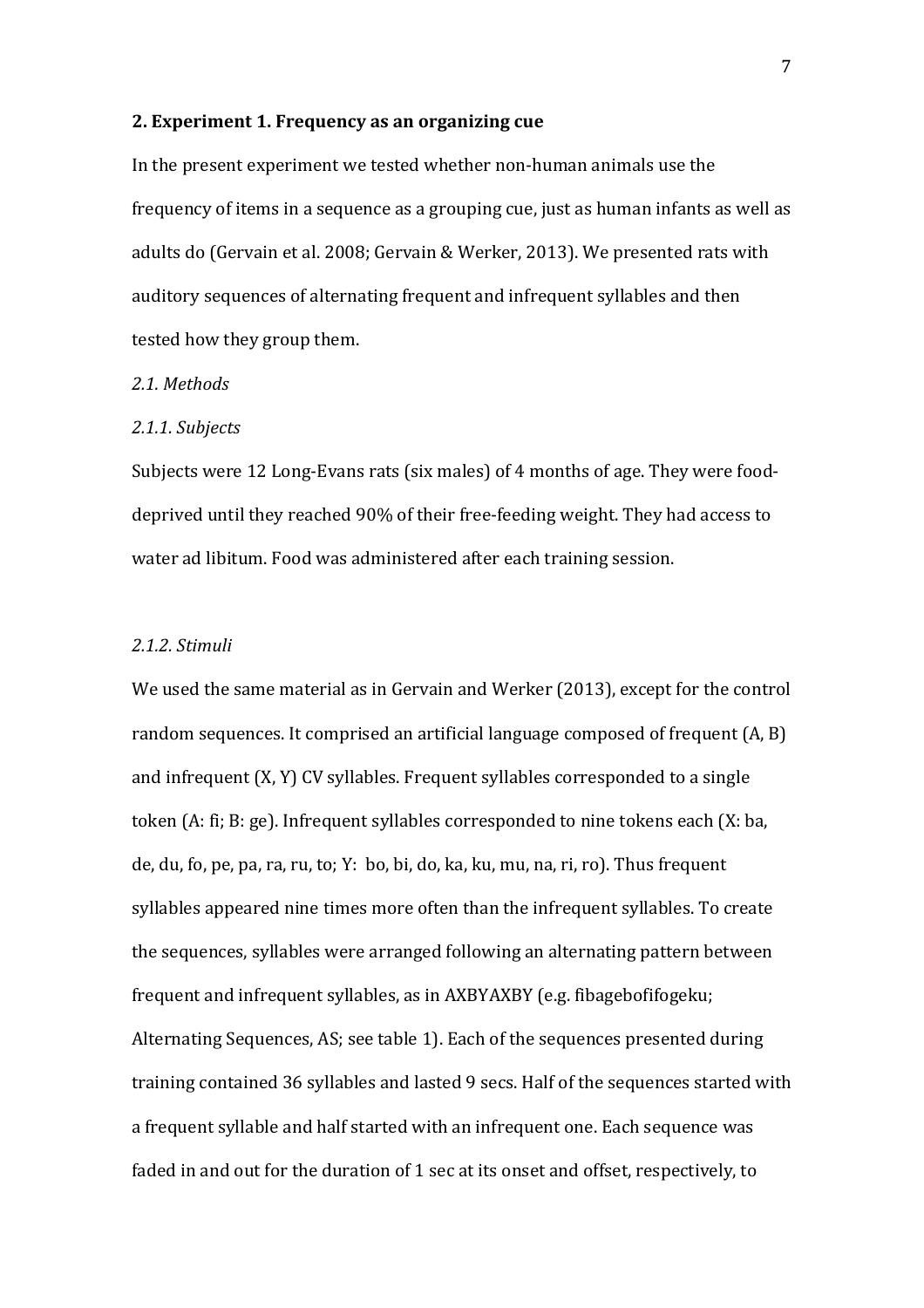avoid animals simply focusing on the first or the last element of the sequence. As a control condition, we also created sequences that consisted of exactly the same syllables as the alternating sequences, but with their elements organized at random (thus, not following an alternating pattern between frequent and infrequent items; e.g. AXYBAYXB...). Nine new control sequences were created by randomly combining the same syllables composing each sequence (that is, without any alternation between frequent and infrequent syllables; e.g. XBAYXXAYB...; Random Sequences, RS). Test stimuli consisted in eight new sequences composed of four syllables each. Each one had an alternation of frequent and infrequent syllables. Importantly, four of these sequences started with a frequent syllable (e.g. AXBY), while the other four started with an infrequent syllable (e.g. XAYB). We expected animals to respond more to test sequences that followed whatever grouping pattern they had parsed during training (for a similar design, see de la Mora et al., 2013). All sequences were synthesized using MBROLA software with the fr4 female database with a fundamental frequency of 200 Hz, and syllable duration set to 240 ms.

| <b>Frequent</b> - $A$ : fi; $B$ : ge                                                      |                          |                  |                     |
|-------------------------------------------------------------------------------------------|--------------------------|------------------|---------------------|
| Infrequent - X: ba, de, du, fo, pe, pa, ra, ru, to; Y: bo, bi, do, ka, ku, mu, na, ri, ro |                          |                  |                     |
| <b>Training</b>                                                                           |                          |                  | <b>Test</b>         |
| <b>Experiment 1</b>                                                                       | Alternating<br>"AXBYAXBY | fibagebofifogeku | fibagebo - bafiboge |
| <b>Experiment 2</b>                                                                       | Random<br>"XBAYYAXB      | bagefibokufifoge | fifi - baba         |
| <b>Experiment 4</b>                                                                       | Alternating<br>AXBYAXBY  | fibagebofifogeku | fibagebo - bafiboge |
|                                                                                           | Random<br>XBAYYAXB       | bagefibokufifoge |                     |

**Table 1.** Sequences and test stimuli used in Experiments 1 to 4. In Experiments 1, and 2 the same training sequences were used. However, test stimuli differed. In Experiment 1 animals were presented with test sequences alternating frequent and infrequent items that could either start with a frequent (AXBY) or with an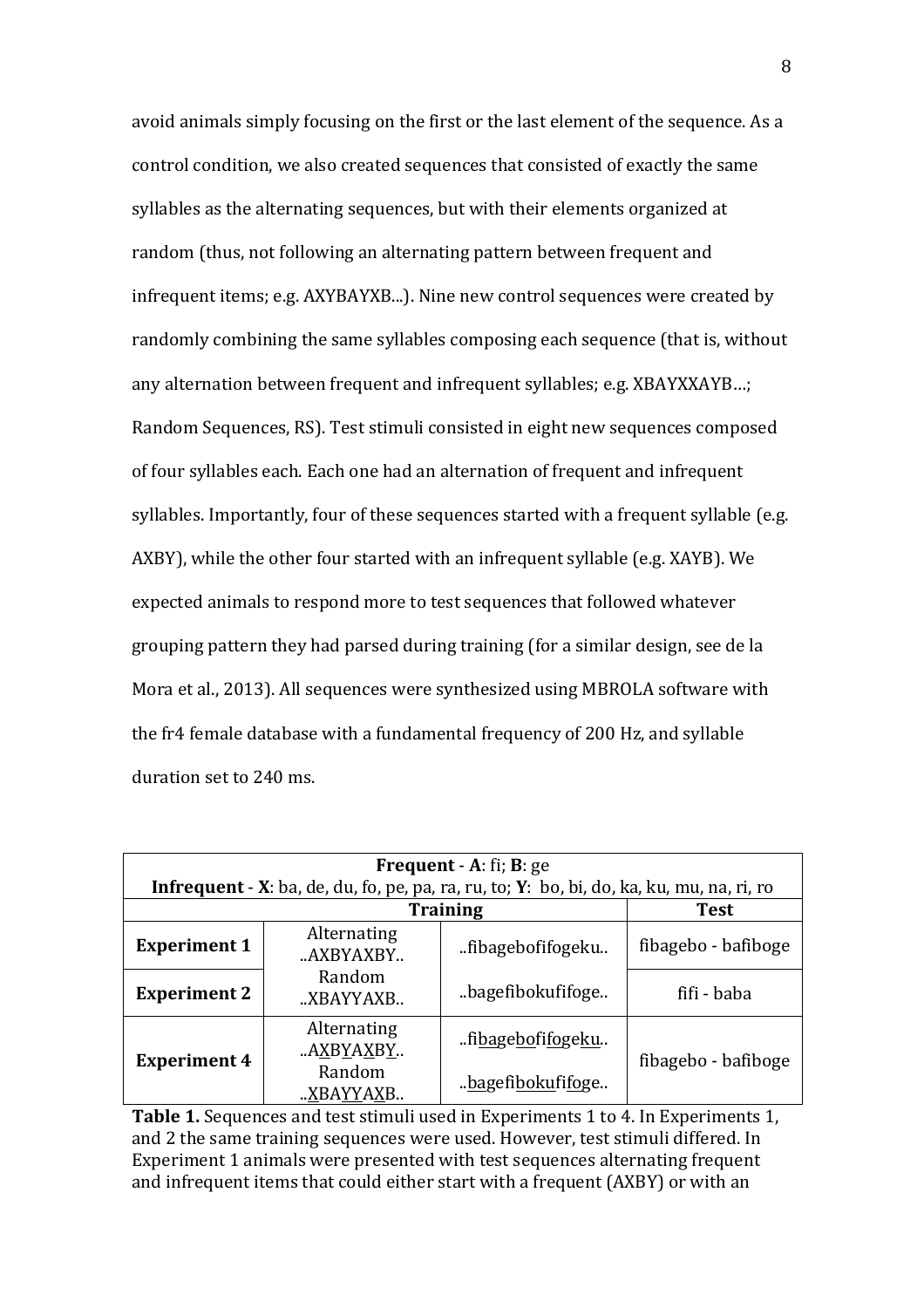infrequent (XAYB) element. In Experiment 2, the animals were presented during test with frequent-frequent (XX or YY) or with infrequent-infrequent (AA or BB) items. In Experiment 3, random (not alternating) sequences were reinforced. Finally, in Experiment 4 pitch was increased in the infrequent items during training (underlined items). The test was the same as in Experiment 1.

#### *2.1.3. Apparatus*

We used Letica L830-C Skinner boxes (Panlab S. L., Barcelona, Spain). A custom made program (RatboxCBC) presented stimuli, recorded the lever-press responses and provided reinforcement during the experiment. Syllable sequences were acoustically presented using E.V. (s-40) speakers located besides the boxes.

### *2.1.4. Procedure*

Before the experiment started, rats were trained to press a lever to obtain sucrose pellets. Once rats learned the target response, the experiment started. The experiment consisted of a discrimination training phase and a test phase. During discrimination training, rats were placed individually in the response boxes for each session. There were a total of forty training sessions, each lasting 30 minutes. In each session, thirty sequences (15 alternating sequences and 15 random sequences) were presented with an inter-stimulus interval of 60 secs. Order of presentation of sequences was randomized in each session. After the presentation of any alternating sequence, rats received reinforcement for their lever pressing responses. On the contrary, after the presentation of any random sequence, rats did not receive reinforcement. After the forty training sessions, there was a test session. It was identical to any training session, the only difference being that the eight test sequences were randomly interleaved and presented instead of eight training sequences. No reinforcement was delivered after any test sequence.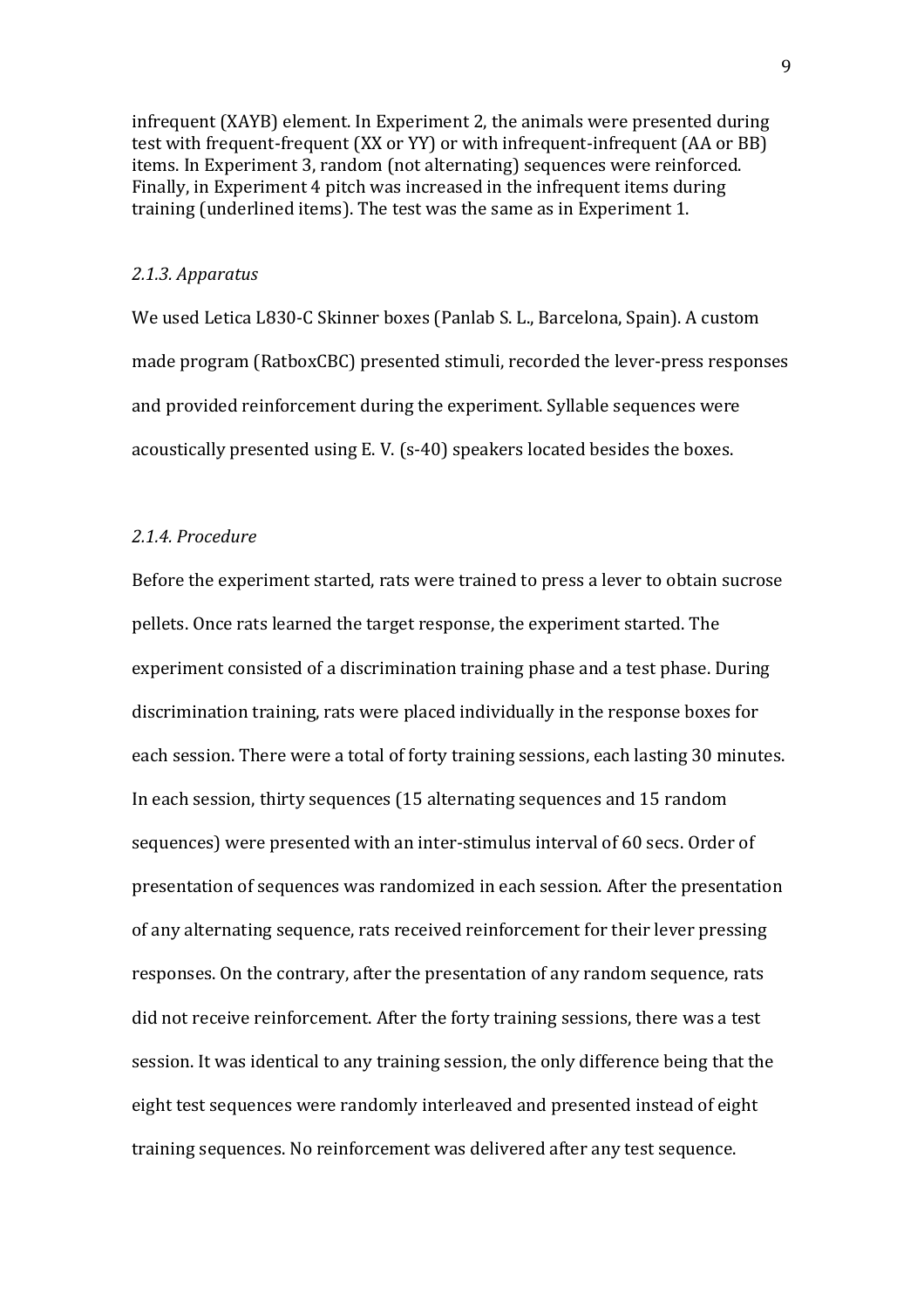### *2.2. Results and Discussion*

Rats learned to discriminate between alternating and random sequences, increasing the level of responses after alternating sequences and decreasing it after random sequences through training. This was confirmed with an ANOVA with data collapsed across participants, and session as a random factor  $(F(1, 38)=41.65$ ,  $p$ <0.005; see Figure 1). Since the two sequences contained exactly the same elements, the only differentiating cue was the alternation of frequent and infrequent items. After training, we tested whether rats had used this alternation of frequent and infrequent items to assign either one or the other to initial positions in the sequence. We analyzed data from the test with subjects as a random factor, and found that rats pressed the lever more often  $(t(11)=2.47)$ , p<0.05) after test sequences that put frequent items first (M=137.1, SD=37.2) than to sequences that put infrequent items first  $(M=119.5, SD=40.5,$  see Figure 2). This suggests that, facing a continuous stream of alternating elements contrasting in relative frequency, non-human animals have a tendency to put frequent items first, i.e. to group sequences as frequent-initial. In the absence of a native language and its specific word order, the frequent-initial and the infrequent-initial orders were equally possible parses of the sequences. This test, therefore, also served to explore whether a default grouping order exists in non-linguistic animals.

However, instead of a tendency to group frequency-alternating sequences as frequent-infrequent, results from Experiment 1 might rather reveal a tendency to only focus on frequent, and hence more familiar, items that appear at the beginning of test sequences. Thus, in Experiment 2 we wanted to explore further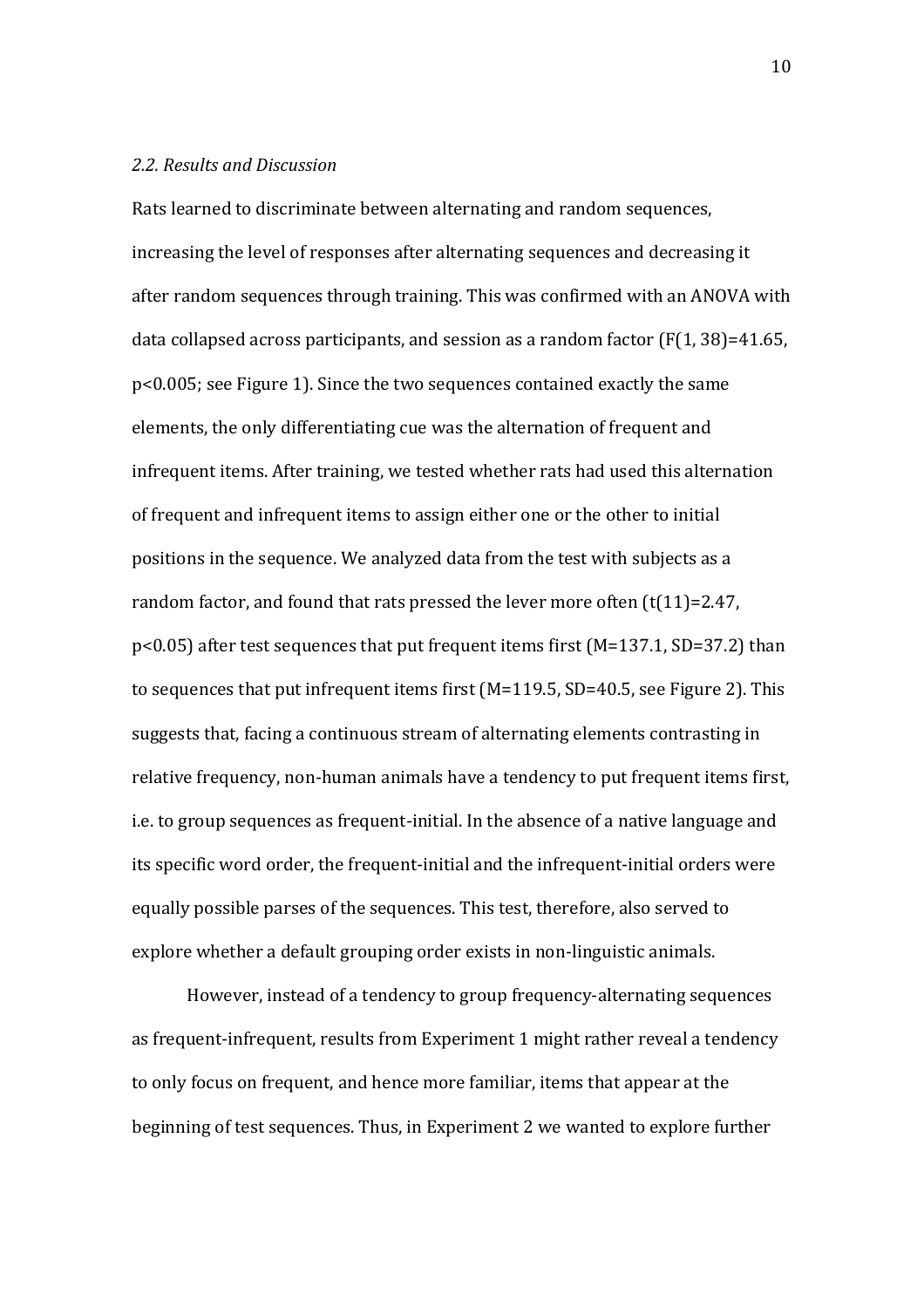the tendency observed in animals to respond more to highly frequent items in a sequence.

#### **3. Experiment 2. Focus on frequent items**

This experiment was identical in all respects to the previous one, except for the test stimuli used. A new group of animals was trained to discriminate between alternating and random sequences (the same ones as in Experiment 1). The only difference with respect to Experiment 1 was that during test, instead of presenting AXBY and XAYB sequences, we pitted frequent-frequent items (as in AA, BB) against infrequent-infrequent items (as in XX, YY). If animals parse the alternating sequences into organized, frequency-alternating units during training, they should show no preference in this task. If they only use a simpler mechanism, favoring frequent familiar elements in the salient sequence-initial position, a preference for the frequent-frequent items might be seen.

#### *3.1. Methods*

#### *3.1.1. Subjects*

Subjects were a new group of 12 Long-Evans rats (six males) of 6 months of age. They were food-deprived until they reached 90% of their free-feeding weight. They had access to water ad libitum. Food was administered after each training session. 

### *3.1.2. Stimuli*

Training stimuli were the same as in Experiment 1. Test stimuli, on the contrary, consisted of four pairs of frequent-frequent (e.g. AA; BB) or infrequent-infrequent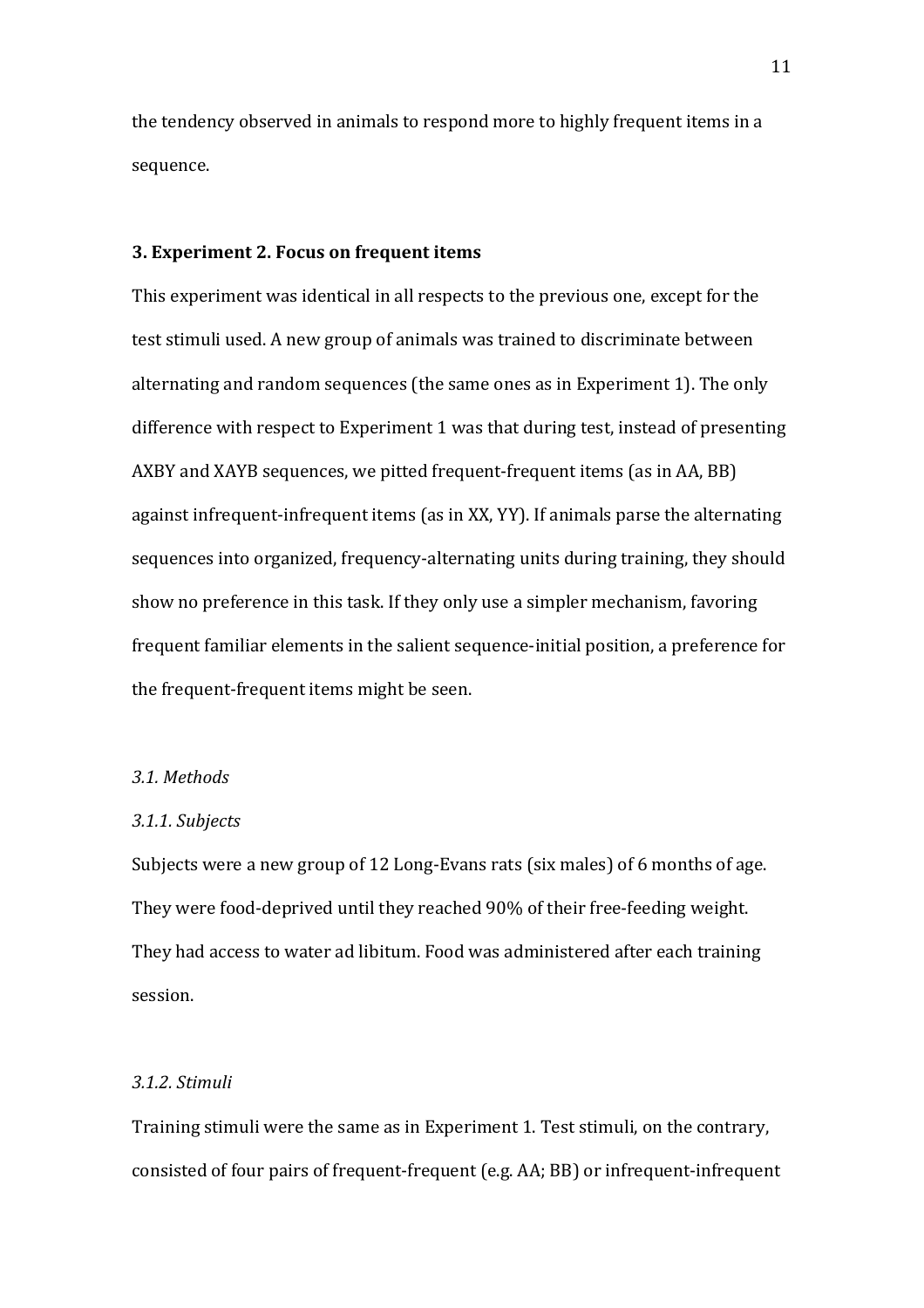(e.g. XX; YY) syllables instead of the frequent-initial or infrequent-initial sequences used in Experiment 1. Stimuli were synthesized in the same manner as in the previous experiment.

#### 3.1.3. Apparatus and procedure

The apparatus and the procedure were the same as in Experiment 1.

#### *3.2. Results and discussion*

As in the previous experiment, rats increased their lever pressing responses after alternating sequences and decreased them after random sequences during discrimination training  $(F(1, 38)=73.04, p<0.005)$ . More interestingly, animals responded more  $(t(11)=2.22, p<0.05)$  to frequent-frequent test items (M=112.2, SD=15.8) than to infrequent-infrequent test items  $(M=97.1, SD=24.4,$  see Figure 2), suggesting that they are focusing on frequent items. These results suggest animals are not just memorizing specific pairs from the training set. Animals are still responding more to FF test items that never appeared during training. Also, given the high number of syllable combinations used in training, it is unlikely rats could memorize them.

Results from the training phase in experiments 1 and 2 suggest that animals are not only learning the differences in relative frequency between frequent and infrequent items. They are also learning to discriminate between alternating and random sequences. This suggests the animals are detecting the regular alternation of frequent and infrequent items in the alternating sequences as to differentiate them from sequences composed by exactly the same elements but organized randomly, This is a key finding that suggests that the basic computational abilities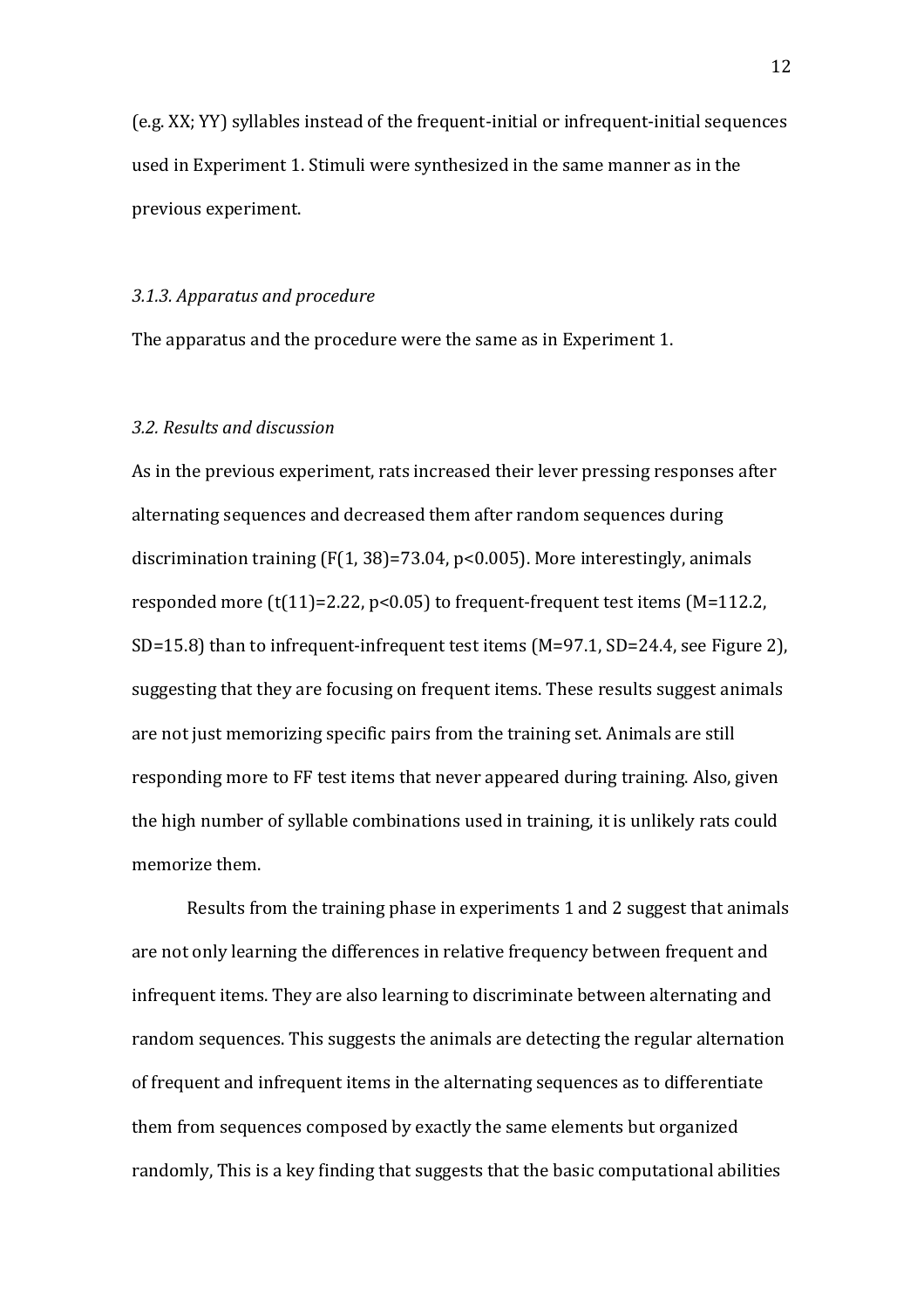human infants might use to bootstrap word order from frequency information are shared with other animals. However, it is important to disentangle the effects of regularity (alternation of frequent and infrequent elements in the sequence) and sequential order (frequent elements placed in a fixed position, either the first or the last, in the sequence) in the present results. To tackle this issue, we ran a new experiment in which the random (and not the alternating) sequences were reinforced. If animals are focusing on relative frequency alone in the test phase, we should observe a similar pattern of results independently of sequential order, as differences in relative frequency were the same across sequences. On the contrary, if animals are focusing on sequential order, we should observe a contrasting pattern from that observed in the previous experiments.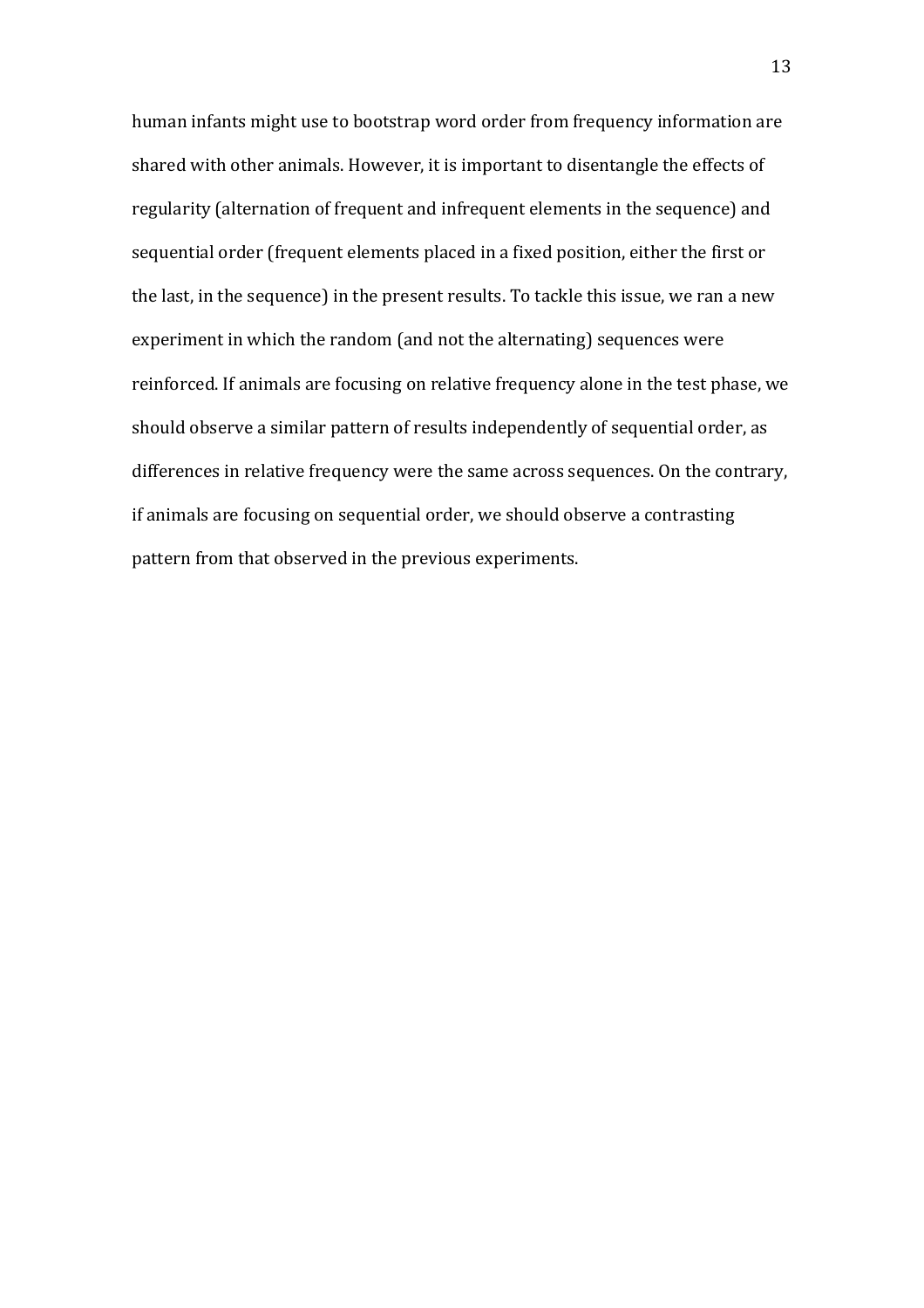

**Figure 1.** Discrimination ratio during training for experiments 1 to 4. The ratio is calculated by dividing the number of lever presses after reinforced stimuli by the total number of lever presses. The animals learned to discriminate among alternating and non-alternating sequences in all experiments.

### **4. Experiment 3. Frequency and word order**

In the present experiment we explored preference for frequent items in the absence of regular alternations. Animals were trained to discriminate between alternating and random sequences. Contrary to Experiments 1 and 2, random sequences were reinforced while alternating sequences were not. In the test phase both test items alternating between frequent and infrequent items (AXBY; XAYB), and items composed of only frequent  $(e.g. AA; BB)$  or only infrequent  $(e.g. XX; YY)$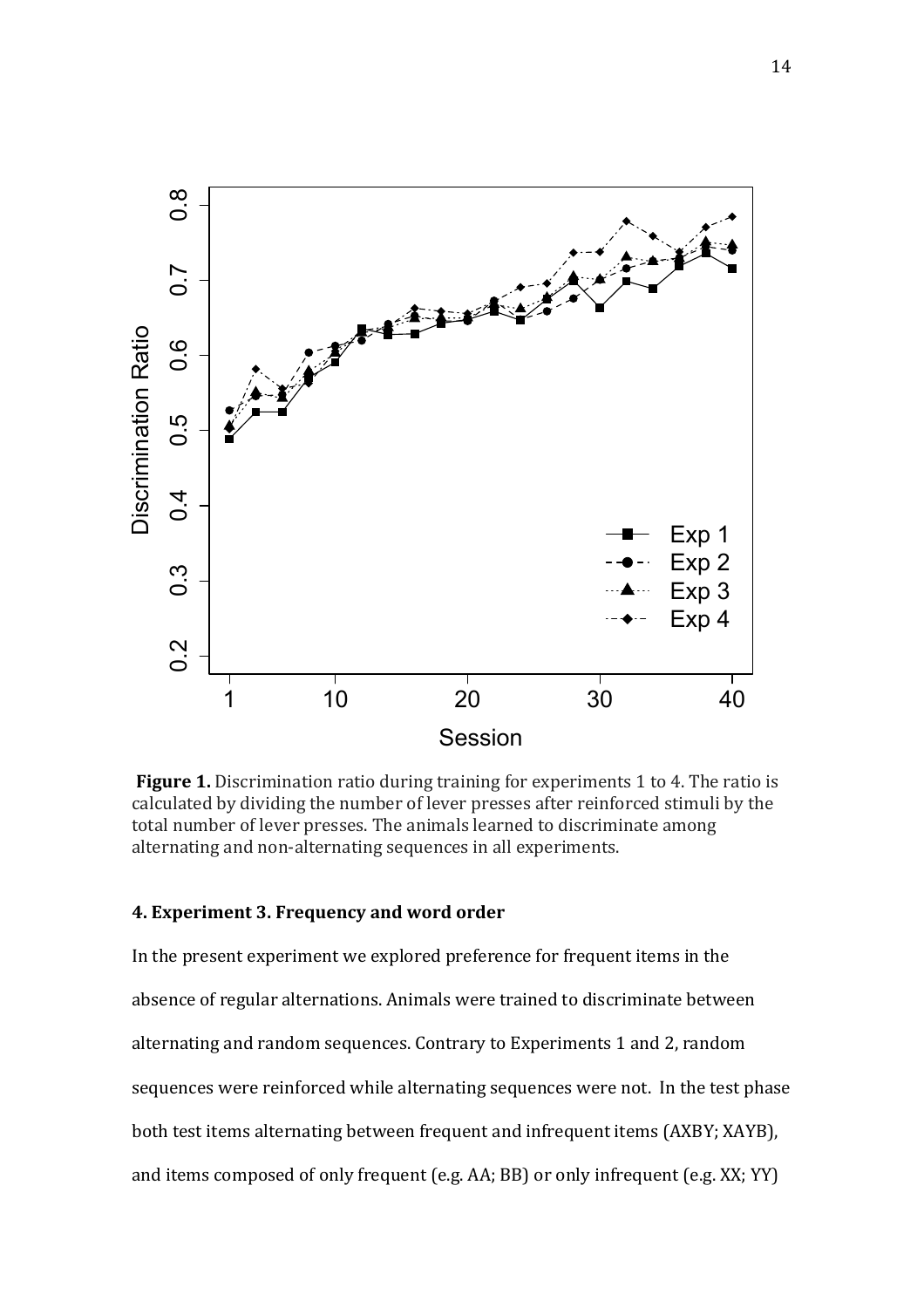items were presented. The prediction is that we should observe the same pattern of results as in the previous experiments if the animals are mainly using relative frequency as a discrimination cue during test.

### *4.1. Methods*

#### *4.1.1. Subjects*

Subjects were a new group of 12 Long-Evans rats (six males) of 6 months of age. They were food-deprived until they reached 90% of their free-feeding weight. They had access to water ad libitum. Food was administered after each training session. 

### *4.1.2. Stimuli*

Training stimuli were the same as in Experiments 1 and 2. Test stimuli included both types of test items as in the previous experiments. That is, there were four AXBY and four XAYB test sequences as in Experiment 1, and four pairs of frequentfrequent (e.g. AA; BB) or infrequent-infrequent (e.g.  $XX$ ;  $YY$ ) syllables as in Experiment 2.

### *4.1.3. Apparatus and procedure*

The apparatus was the same as in Experiment 1 and 2. The procedure was very similar, and only differed from previous experiments in the fact that the random sequences (not the alternating sequences) were reinforced during training. That is, after the presentation of any random sequence, rats received food pellets for their lever pressing responses. On the contrary, after the presentation of any alternating sequence, rats did not receive pellets for their responses. During test, two types of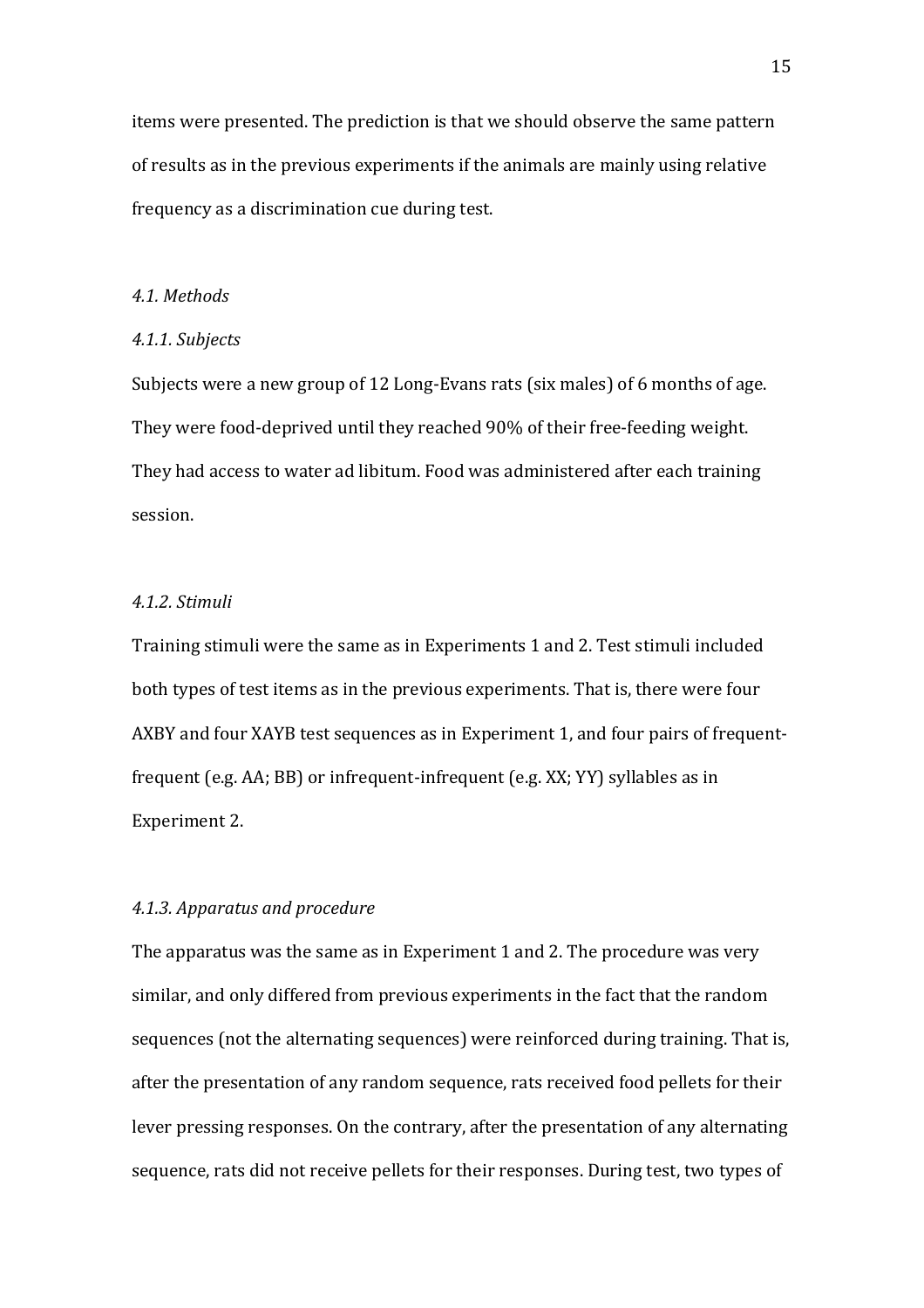test items were presented. The eight test items used in Experiment 1 (four AXBY and four XAYB), and the eight test items used in Experiment 2 (four frequentfrequent as in AA and BB, and four infrequent-infrequent as in XX and YY). During the test session all test items were presented randomly interleaved between training stimuli as in the previous experiments.

### *4.2. Results and discussion*

Similarly to the previous experiments, rats learned to discriminate between random and alternating sequences during training  $(F(1, 38)=54.33, p<0.005)$ , again suggesting that they were able to detect differences in word order between sequences as to tell them apart. During test, animals responded differently to the separate types of test items  $(F(3, 44)=4.64, p<0.05)$ . They pressed the lever more often  $(t(11)=3.86, p<0.05)$  after AXBY (M=133.8, SD=15.4) than after XAYB  $(M=113.3, SD=19.4)$  sequences. They also responded more  $(t(11)=2.24, p<0.05)$  to FF (M=120.4, SD=16.6) than to II (M=108.3, SD=19.3) test items. That is, although random sequences were reinforced during training, animals still responded more to frequent items. This suggests that, even in the absence of alternations, animals are focusing on differences in relative frequency to discriminate among items presented during test. Together with the results observed in Experiments 1 and 2, the pattern observed in Experiment 3 provides strong evidence that relative frequency is being used as an important discrimination cue. That is, animals are focusing on the highly frequent items to respond during test.

In human infants, relative frequency among elements has been shown to act as a grouping cue to extract the order of words in their native language (frequentinfrequent in Italian infants, Gervain et al. 2008; Hochmann, 2013; and more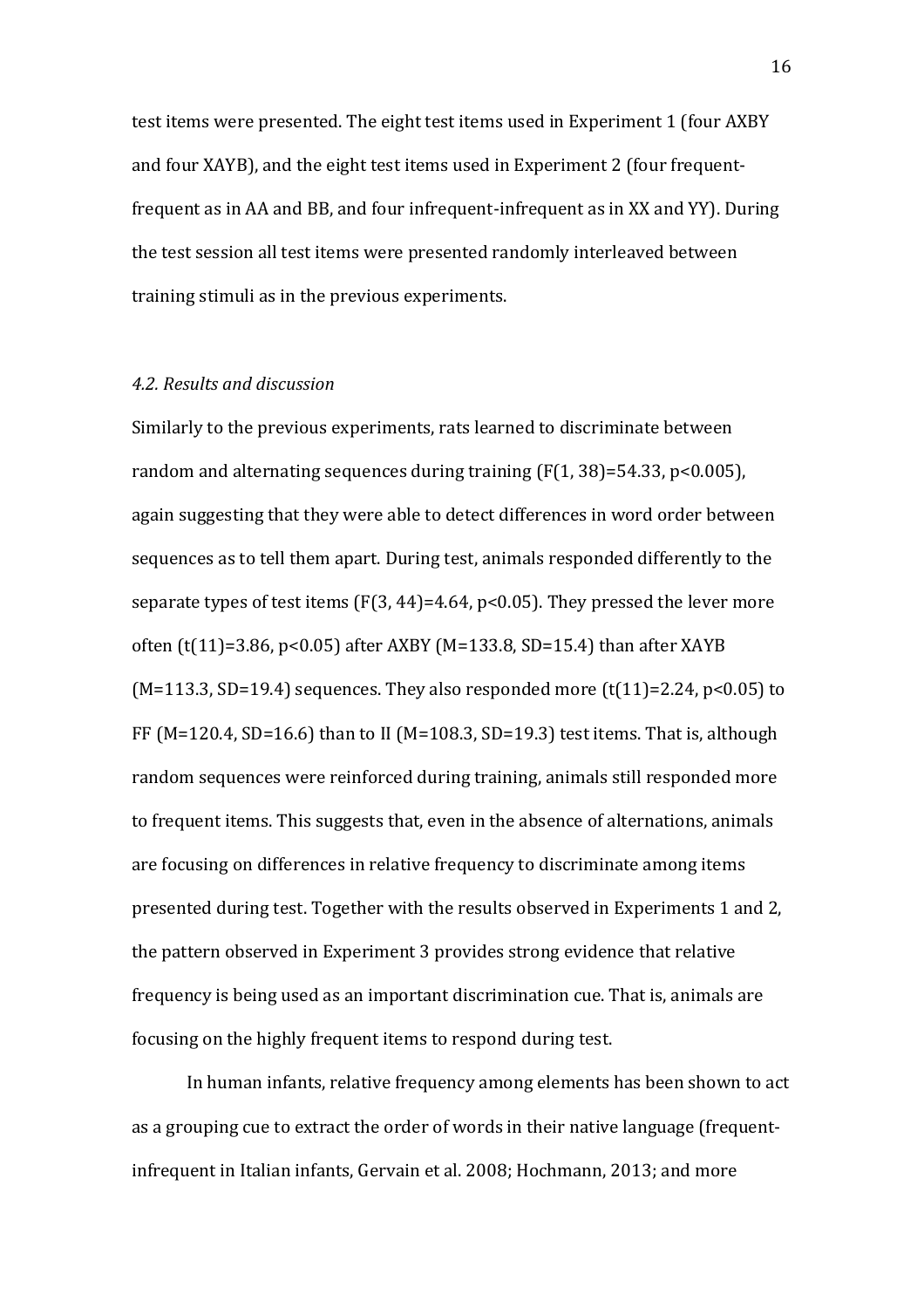crucially, infrequent-frequent in Japanese infants, Gervain et al. 2008). However, frequency is not the only information infants rely on to learn word order. Indeed, prosody is a strong cue humans use to learn key syntactic information such as relative word order (e.g. Christophe, Nespor, Guasti & van Ooyen, 2003, Bion, Benavides-Varela & Nespor, 2011). Further, frequency and phrase-level prosody have been shown to act in concert to cue word order in pre-lexical infants (Bernard and Gervain 2012, Gervain and Werker 2013). That is, infants appear to use several sources of information as grouping cues during speech processing. It thus may be the case that rats need more information in addition to frequency to display grouping biases over elements composing the sequences (e.g. de la Mora et al. 2013). We therefore wanted to explore if animals' focus on relative frequency would still be observed with the introduction of additional prosodic cues that might help them organizing the sequences. Thus, in our fourth experiment, we introduced a prosodic cue in the sequences presented to the animals.

## **5. Experiment 4. Is frequency overridden by prosody?**

In the present experiment, we increased the pitch of infrequent syllables to 224 Hz, while keeping the pitch of frequent syllables at 200 Hz (similarly to Gervain and Werker, 2013). Rats are sensitive to these variations in pitch, and in fact can use them to group sequences of tones alternating in high pitch and low pitch following the principles described by the Iambic-Trochaic Law (thus putting items with higher pitch before items with lower pitch; see de la Mora et al. 2013). In all other respects the present experiment was identical to Experiment 1, including the presentation of exactly the same test items involving the alternation of frequent and infrequent syllables with constant 200Hz pitch (AXBY and XAYB). Given rats'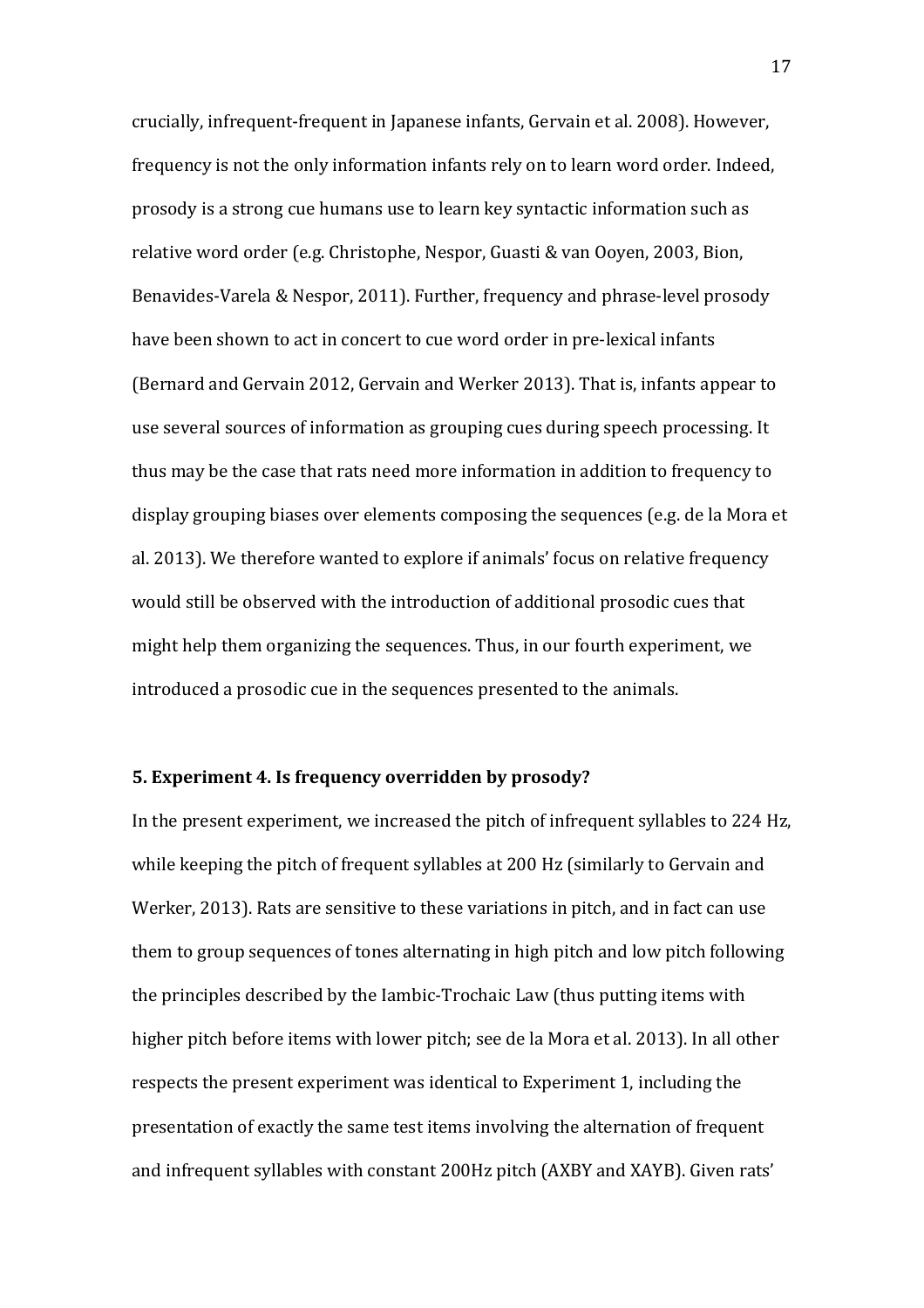previously shown preference for trochaic items when presented with pitch contrasts (de la Mora et al. 2013), this manipulation pitted frequency against prosody. A preference for frequent-initial items predicted an increased response to frequent-infrequent (AXBY) items, while a preference for high-pitch initial (trochaic) items predicted an increased response to infrequent-frequent (XAYB) items. 

#### *5.1. Methods*

### *5.1.1. Subjects*

Subjects were a new group of 12 Long-Evans rats (six males) of 4 months of age. They were food-deprived until they reached 90% of their free-feeding weight. They had access to water ad libitum. Food was administered after each training session. 

#### *5.1.2. Stimuli*

In Experiment 3 we manipulated the pitch of infrequent syllables. We took the same training sequences as in the previous experiments, but this time synthesized infrequent syllables with higher pitch  $(224 \text{ Hz})$  than frequent syllables  $(200 \text{ Hz})$ . Fundamental frequency changes were the same as those used by Gervain and Werker (2013), which allowed for more direct comparisons across species, but were less marked than those used by de la Mora et al. (2013). However, they are within the auditory limits that have been used with speech stimuli (e.g. Eriksson  $&$ Villa, 2006). Test stimuli were the same as in Experiment 1, thus pitting frequentinitial items (AXBY) against infrequent-initial items (XABY).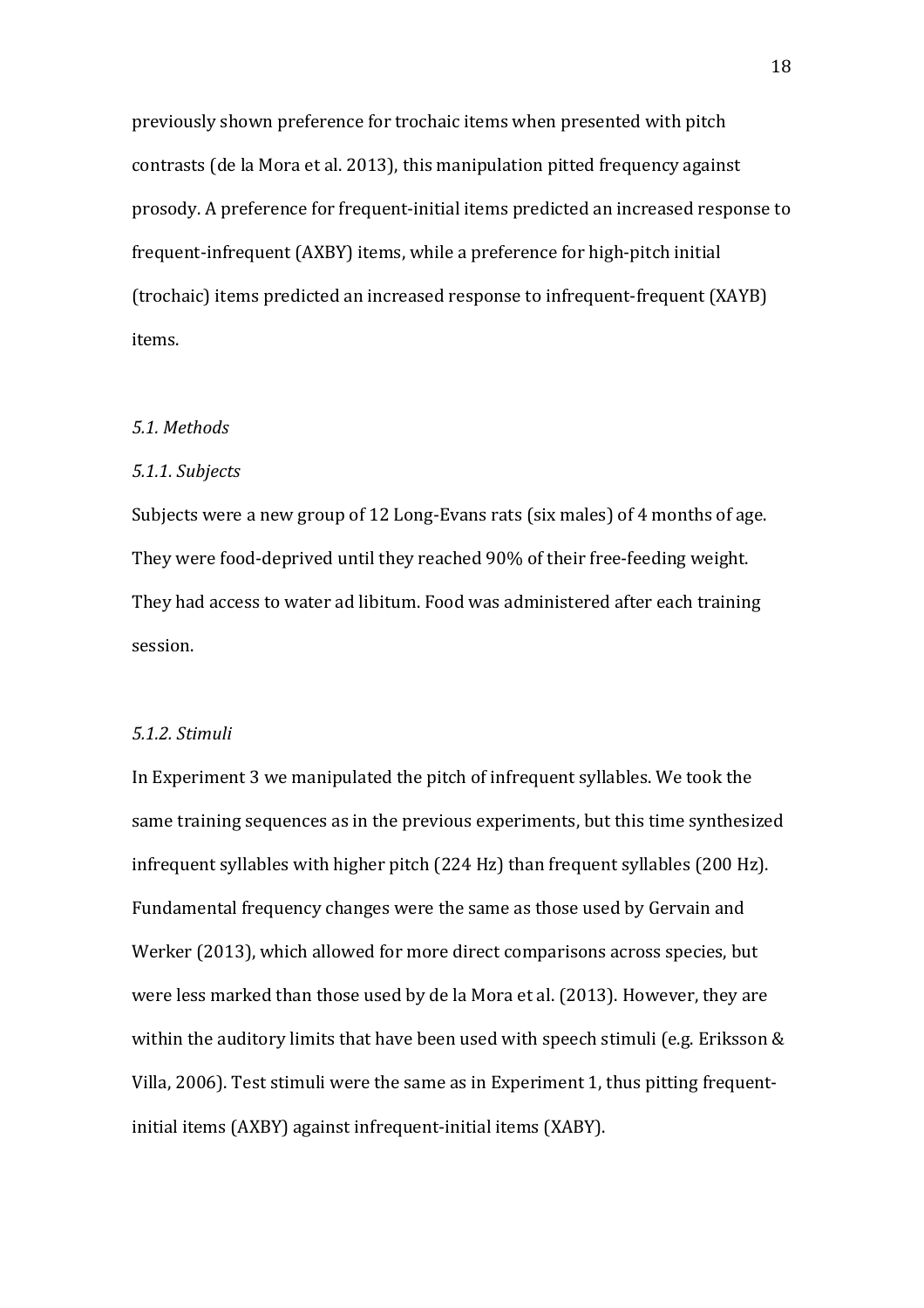#### *5.1.3. Apparatus and procedure*

The apparatus and the procedure were the same as in Experiment 1 and 2.

### *5.2. Results and discussion*

As in previous experiments, rats learned to respond more to alternating sequences than to random sequences during training  $(F(1, 38)=128.29, p<0.005)$ . Also, during test, they pressed the lever more often  $(t(11)=2.42, p<0.05)$  to test sequences that began with a frequent item  $(AXBY; mean=142.5, SD=29.9)$  than to sequences that began with an infrequent item (XAYB; mean=115.2, SD=36.1, Figure 2). We can thus draw the conclusion that the animals' tendency to respond more to frequent items located in initial positions is very resilient. In fact, this focus on frequent items in initial positions is not overridden by the prosodic cue present in the sequences used in the present experiment. Animals continue to use the relative distribution of elements within a sequence as their primary discrimination cue. They do so, despite their documented preference for high-pitch initial items when no information about relative frequency is present (de la Mora et al. 2013).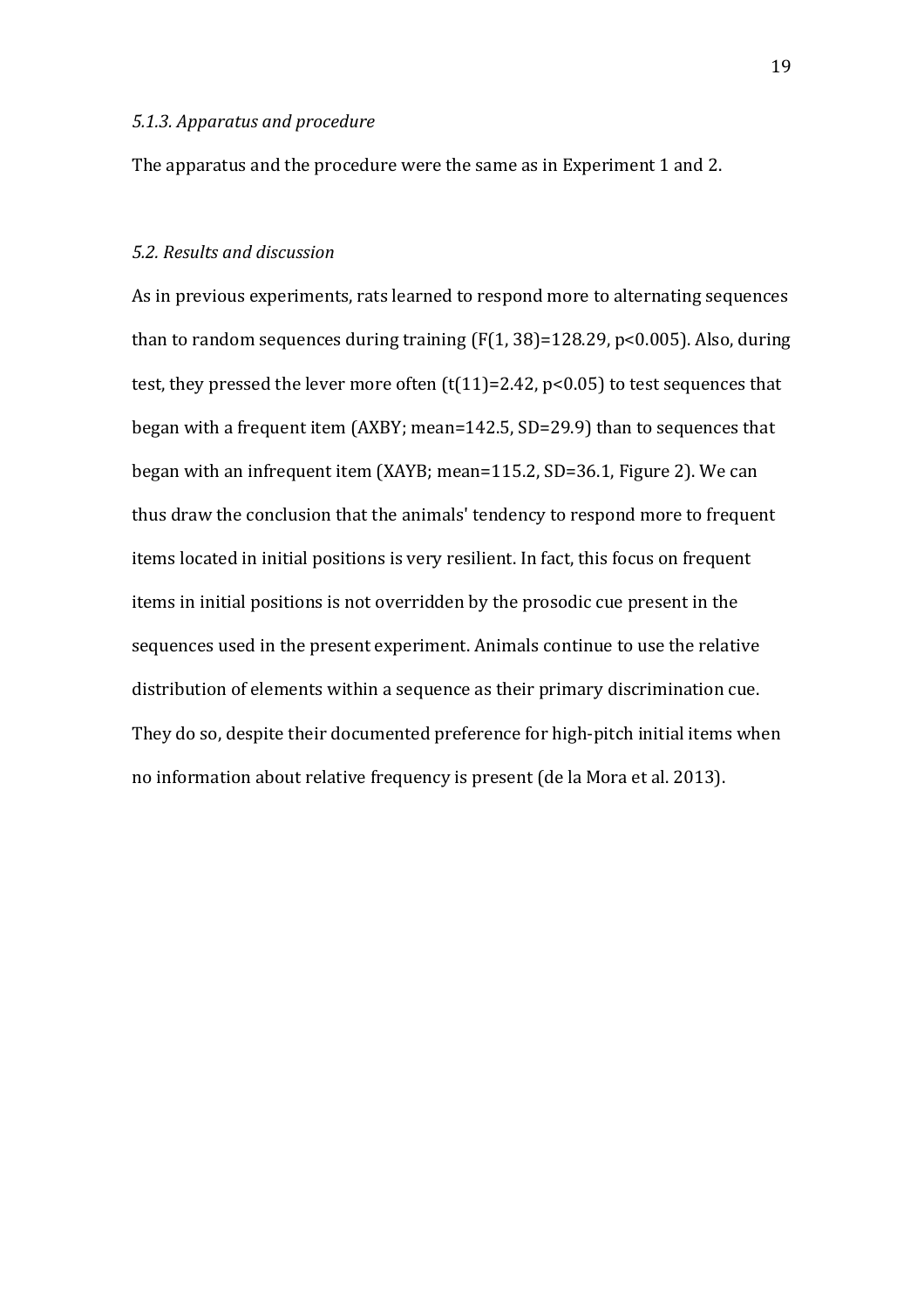

**Figure 2.** Mean number of responses (and standard error bars) for frequent-initial and infrequent-initial items during test. Animals consistently responded more after test sequences beginning with frequent items (Experiment 1), independently of whether the precise combinations appeared during training (Experiment 2). The same pattern was observed when random, instead of alternating sequences were reinforced (Experiment 3), and in the presence of conflicting prosodic cues (Experiment 4).

### **6. General Discussion**

In four experiments we explored whether non-human animals can detect

frequency difference across elements in acoustic sequences and use them to infer

their relative order. This ability could form the basis for the capacity attested in

human infants to track the relative frequency of elements in a sequence, that has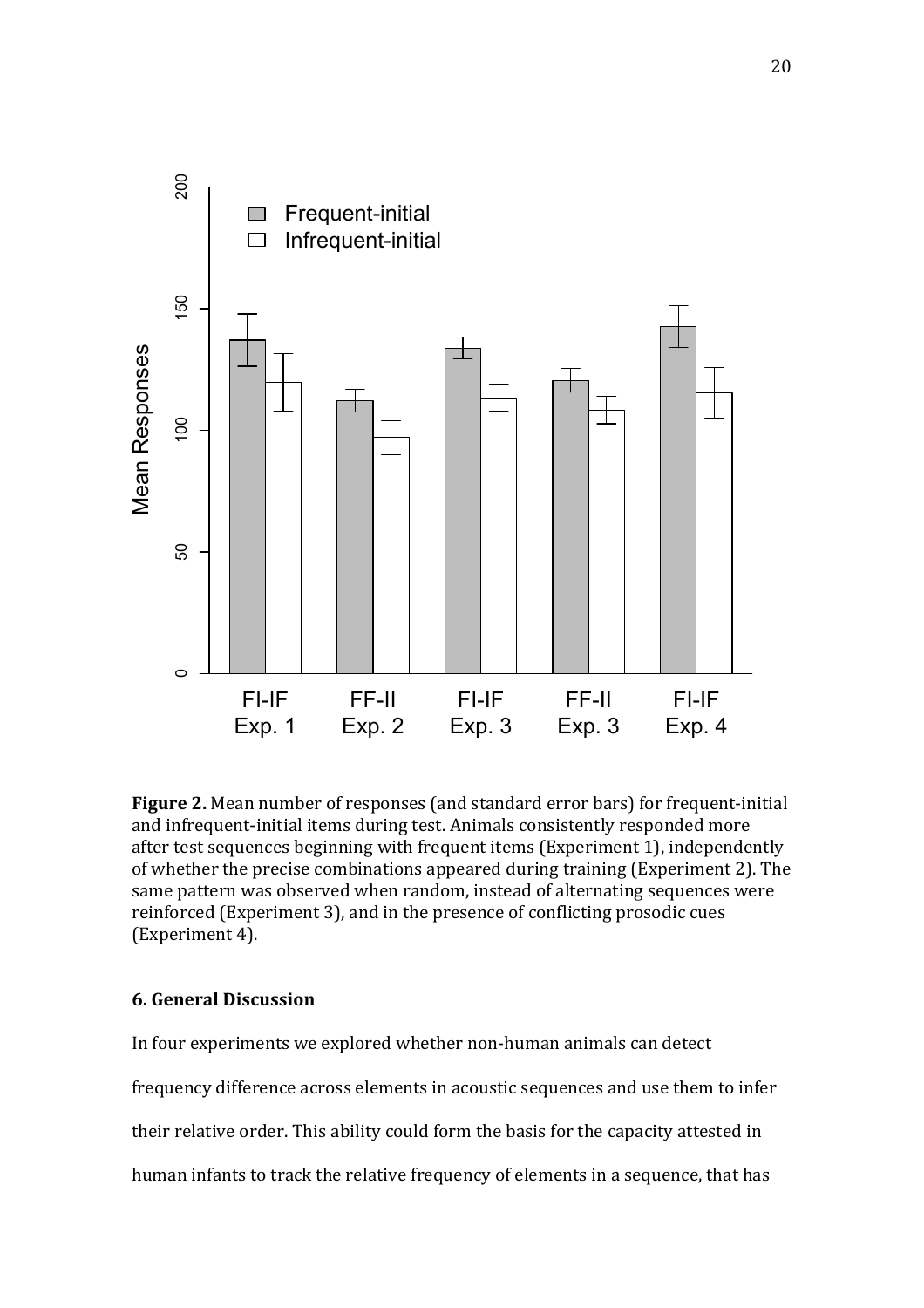been hypothesized to be one of the mechanisms that allows them to bootstrap word order. We observed that animals are able to discriminate between frequent and infrequent items in a sequence. They can also use differences in the sequential order of items in a stream to discriminate between the alternating and the random sequences. Our results provide evidence for a remarkable ability present in nonhuman animals to track relative frequency and regularities between elements in a sequence. Discrimination training data demonstrates that the basic mechanisms for detecting the regular alternation between frequent and infrequent elements are shared across species. Nevertheless, during test, animals appear to focus only on frequent items, but do not appear to use alternations across elements to form coherent groups. Furthermore, relative frequency does not appear to be overridden by prosodic information added to the sequences, as it appears to be the case for human infants.

From the perspective of animal behavior, these results are of theoretical importance in at least three ways. First, they show that even non-linguistic animals detect both the differences in relative frequency between elements in a speech sequence and the regularity according to which they are arranged. Second, data from the test demonstrates that the animals have a strong preference for frequent items. This even leads them to prefer sequences that have not appeared during training but contain such salient items (as in FF test items). And third, their focus on frequent items is so strong that it is not overridden by prosodic cues, which they are otherwise able to exploit.

More central for our study is the extent to which the current set of results might provide information regarding the development of grouping biases in human infants. Animals are computing the relative statistics between the elements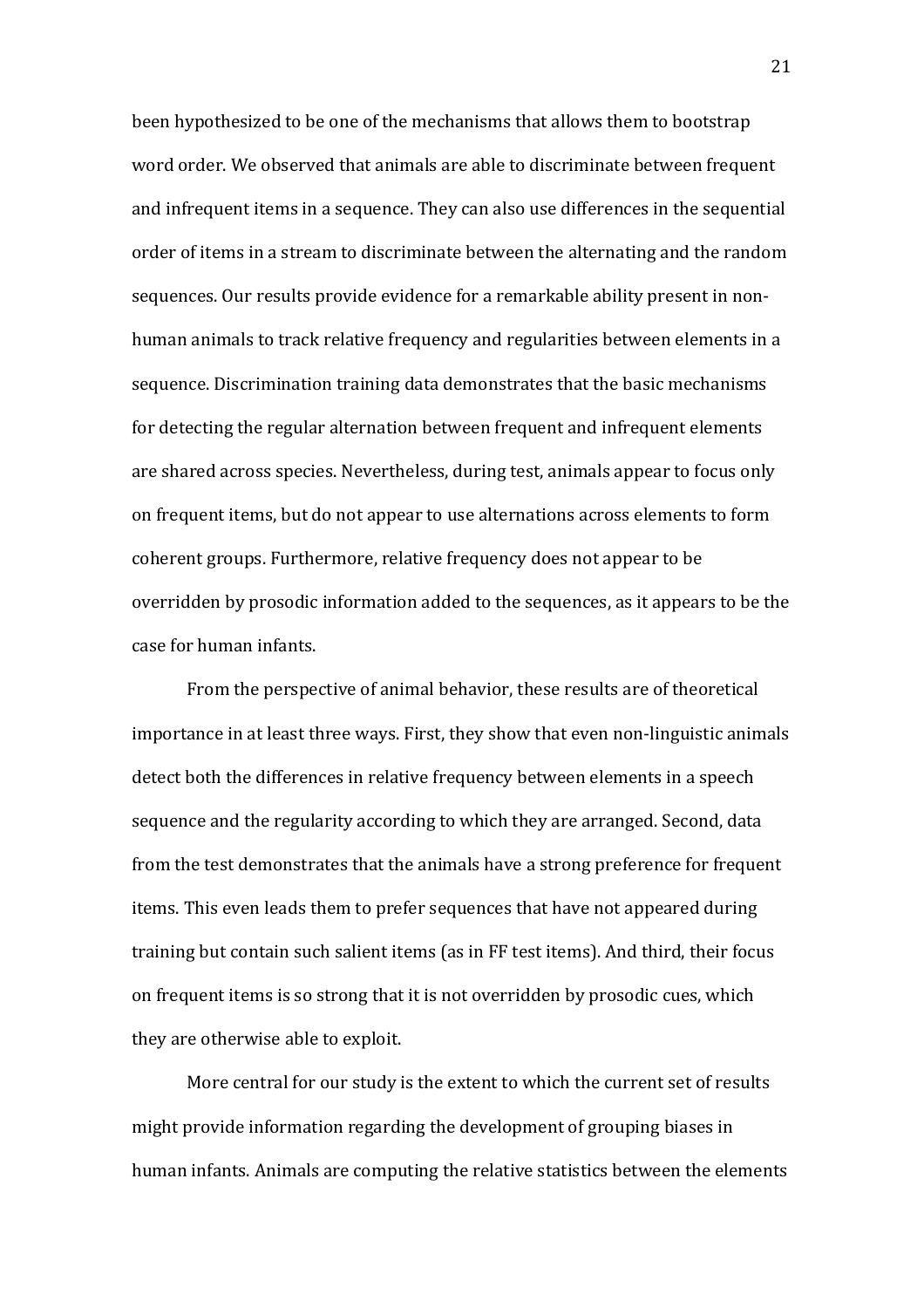in the sequences and differentiate between frequent and infrequent items. They are also keeping track of the regular alternation of elements in the sequence. The presence of these abilities in non-human animals suggests that the basic building blocks of the frequency-based bootstrapping capacity that young human infants might use to discover word order are shared across species. However, mounting evidence suggests that human infants also map frequency onto linguistic categories (functors and content words), so that infants with different linguistic backgrounds tend to assign frequent elements to different positions within the sequence following the order of their native language (e.g. Gervain et al. 2008; Gervain & Werker, 2013; Hochmann et al. 2010; Hochmann, 2013). That is, infants do not tend to consistently show a frequent-initial bias. Japanese monolinguals and OV-VO bilinguals readily show infrequent-initial preferences. Minimally, this suggests that if such a bias exists in humans, it is easily overridden by language experience. Finally, humans give more weight to prosodic than to frequency cues when processing language. This salient role of prosody is pivotal during language acquisition. Thus, whenever prosodic information is present, it helps human infants and adults to discover structure in speech (e.g. Gervain & Werker, 2013; Langus, Marchetto, Bion & Nespor, 2012; Peña, Bonatti, Nespor & Mehler, 2002; Shukla, Nespor & Mehler, 2007; Shukla, White & Aslin, 2011). In contrast, in the present experiments, we observed that rats kept their focus on the relative frequency of the elements, and we found no evidence of their switching behavior in the presence of prosodic cues.

The present set of results opens the possibility of further exploring the exact grouping cues human infants are using. For example, experiments with infants so far have tested the preference for FIFI vs IFIF sequences during test (e.g.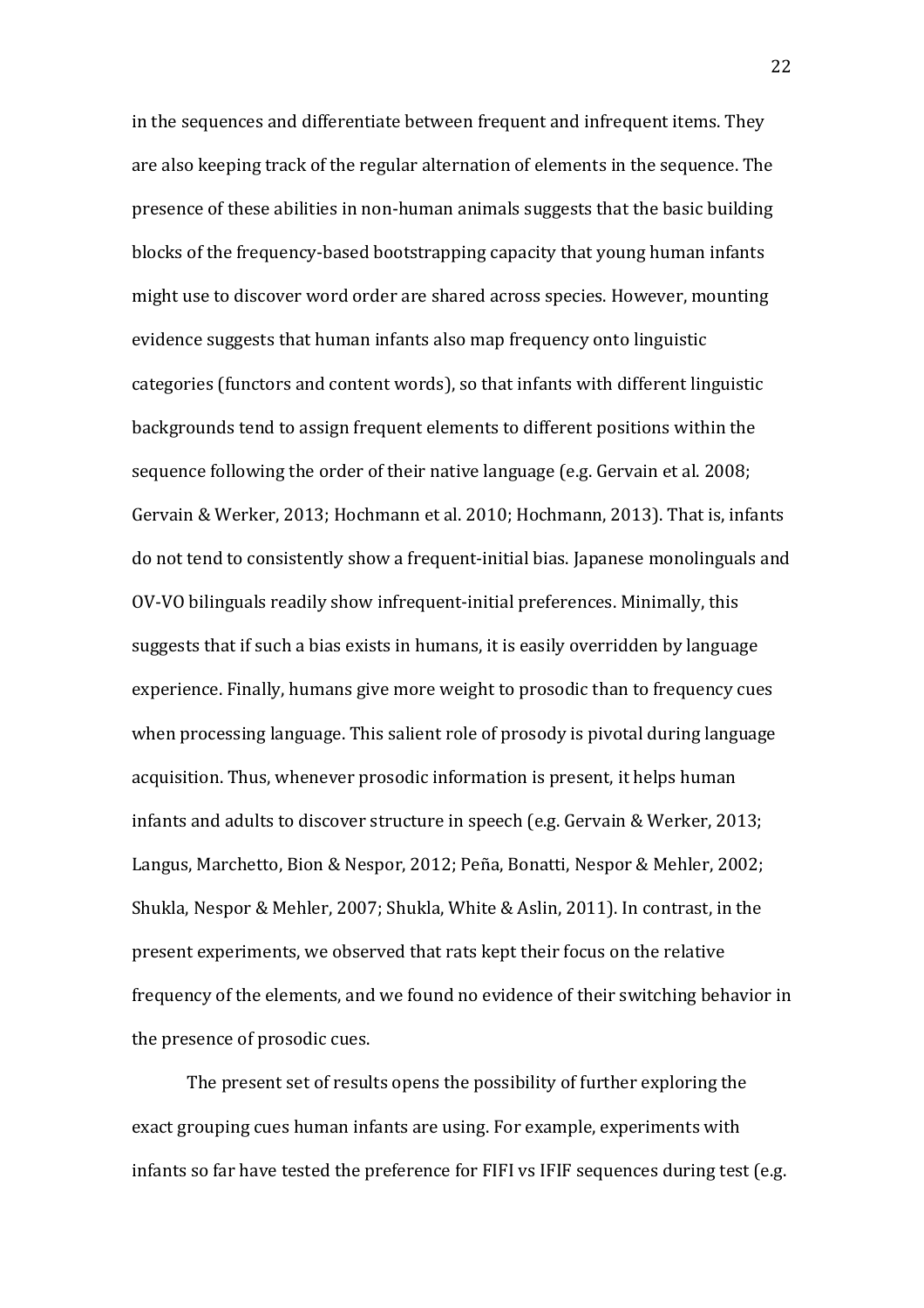Gervain, Nespor et al. 2008; Gervain & Werker, 2013). It would be interesting to test their preference for sequences that have not been presented during familiarization such as FF or II (similar to the ones used in Experiment 2) to assess their reliance on frequent items. In a similar vein, infants could be familiarized with sequences composed of non-alternating frequent and infrequent items. This could allow us to determine whether the alternations play a pivotal role in the observed results. It could be the case that given non-alternating sequences, infants rely only on relative frequency without a strong focus on sequential order. A complementary issue is whether, with the appropriate amount and type of experience, non-human animals could learn to use differences in relative frequency for grouping elements in a sequence. That is a very interesting avenue of research. One could think of experiments with non-human animals in which experience could be a factor for the development of grouping biases based on relative frequency. Our results so far demonstrate that in the absence of such experience, there are no a priori grouping biases in animals.

Animals are avid for finding statistical regularities in the events surrounding them (Rescorla & Wagner, 1972), and it is well established that they can discriminate elements based on their relative frequency (e.g. Keen & Machado, 1999). Our results go further, by also demonstrating that they can use the order of frequent and infrequent elements in a sequence for discrimination. Humans have been proposed to use this ability to bootstrap word order in their native language, and our results suggest that its bedrock is already present in non-human animals. However, ample research with human adults and infants suggests that we map the statistical information observed in the world onto abstract linguistic categories (e.g. phonemes, syllables, syntactic categories, etc.). In the absence of such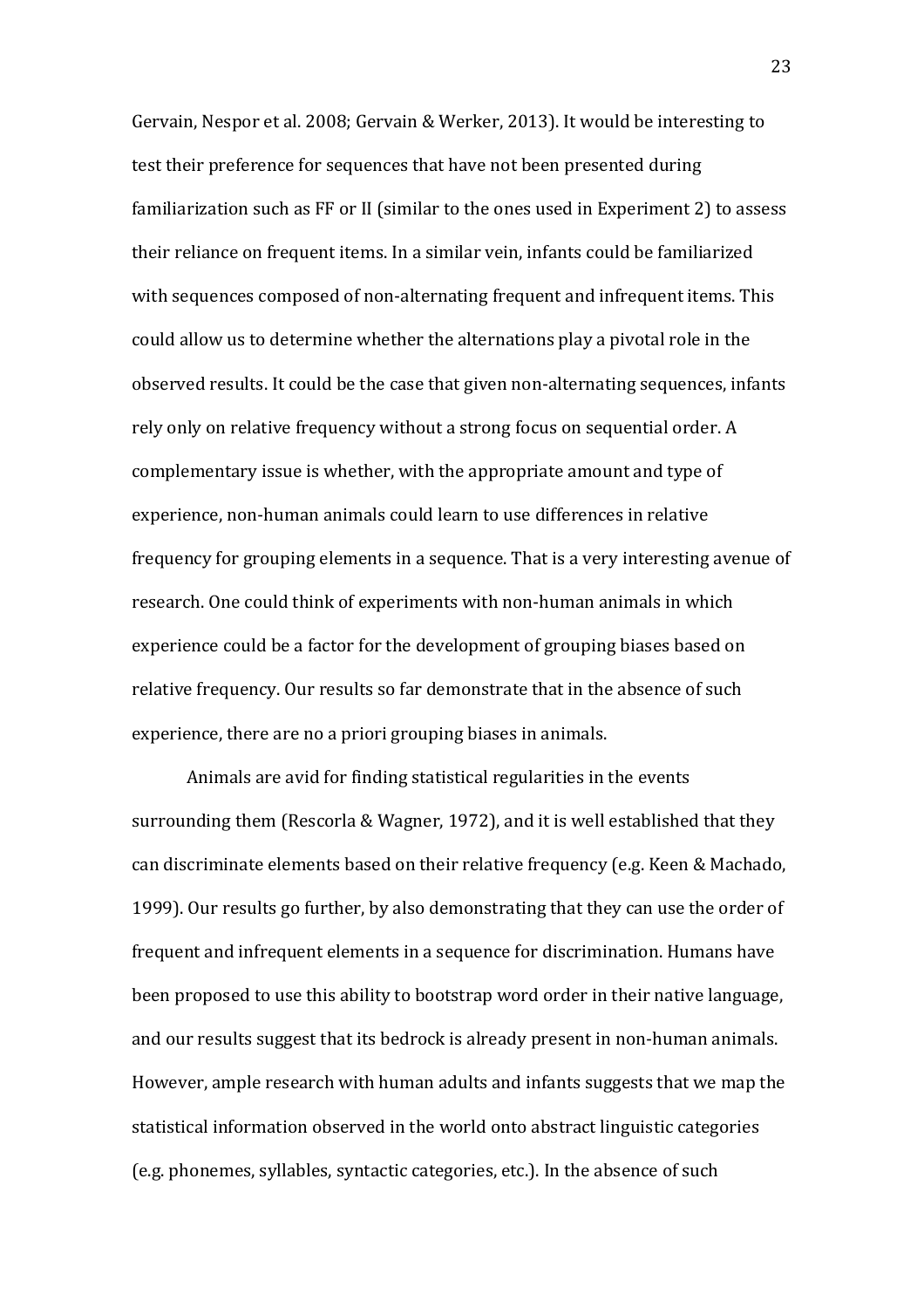mapping, the computation of statistical regularities over acoustic stimuli does not appear to lead to the acquisition of abstract structures.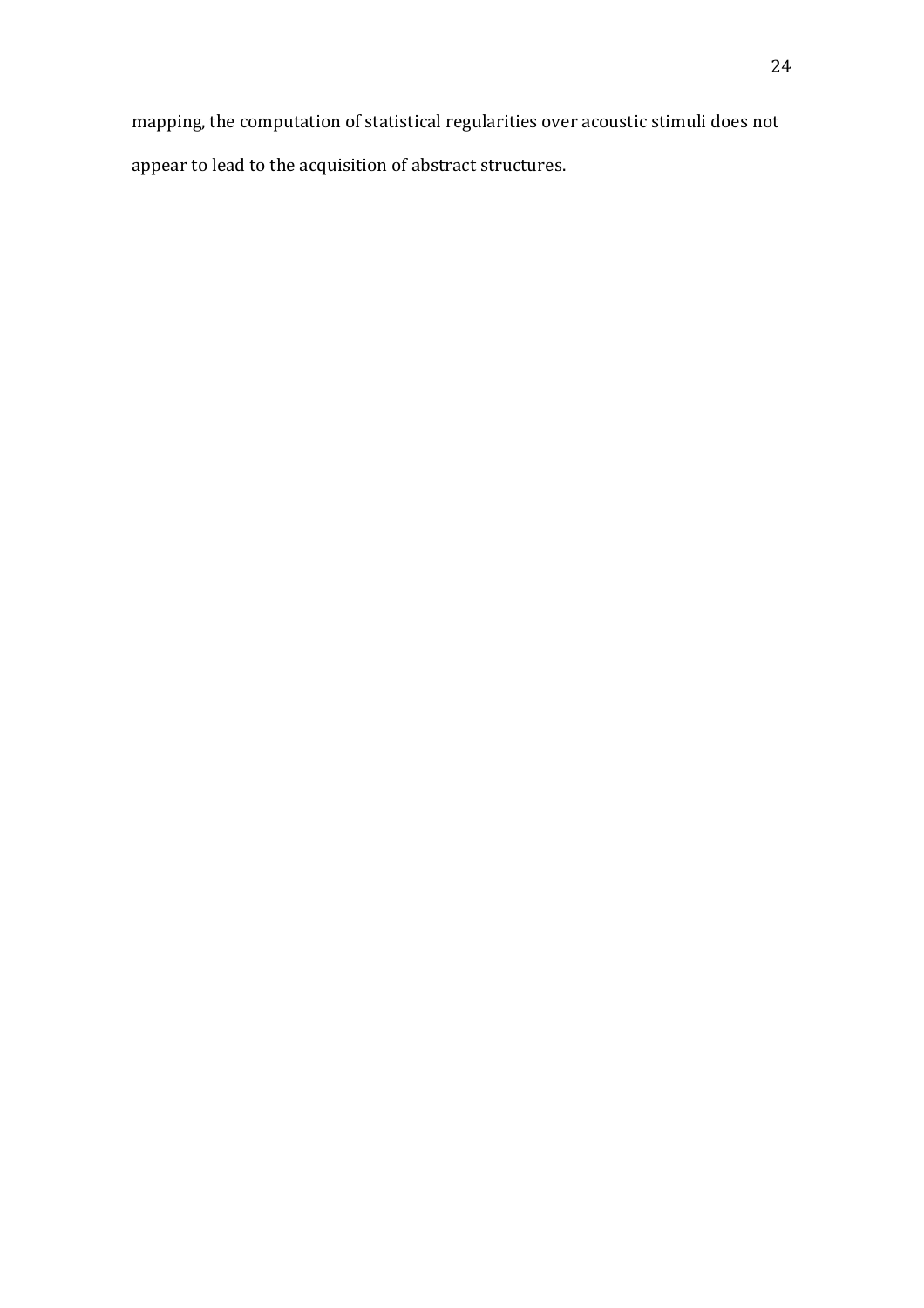#### **References.**

- Bernard, C., & Gervain, J. (2012). Prosodic cues to word order: What level of representation? *Frontiers in Psychology, 3,* 451.
- Bion, R., Benavides-Varela, S., & Nespor, M. (2011). Acoustic markers of prominence influence infants' and adults' segmentation of speech sequences. *Language and Speech, 54*, 123-140.
- Christophe, A., Nespor, M., Guasti, M.T., & van Ooyen, B. (2003). Prosodic structure and syntactic acquisition: the case of the head-direction parameter. *Developmental Science, 6,* 211-220.
- de la Mora, D., Nespor, M., and Toro, J.M. (2013) Do humans and non-human animals share the grouping principles of the Iambic-Trochaic Law? *Attention*, *Perception and Psychophysics, 75, 92-100.*
- Dutoit, T., Pagel, V., Pierret, N., Bataille, F., & van der Vrecken, O. (1996). The *MBROLA* project: Towards a set of high-quality speech synthesizers free of use *for non-commercial purposes.* ICSLP, Philadelphia.
- Endress, A., & Bonatti, L. (2007). Rapid learning of syllable classes from a perceptually continuous speech stream. *Cognition, 105,* 247-299.
- Eriksson, J. & Villa, A. (2006). Learning of auditory equivalence classes for vowels by rats. *Behavioural Processes, 73, 348-359.*
- Gervain, J., Macagno, F., Cogoi, S., Peña, M., & Mehler, J. (2008). The neonate brain detects speech structure. *Proceedings of the National Academy of Sciences*, *USA, 105*, 14222–14227.
- Gervain, J., Nespor, M., Mazuka, R., Horie, R., & Mehler, J. (2008). Bootstrapping word order in prelexical infants: A Japanese-Italian cross-linguistic study. *Cognitive Psychology, 57,* 56-74.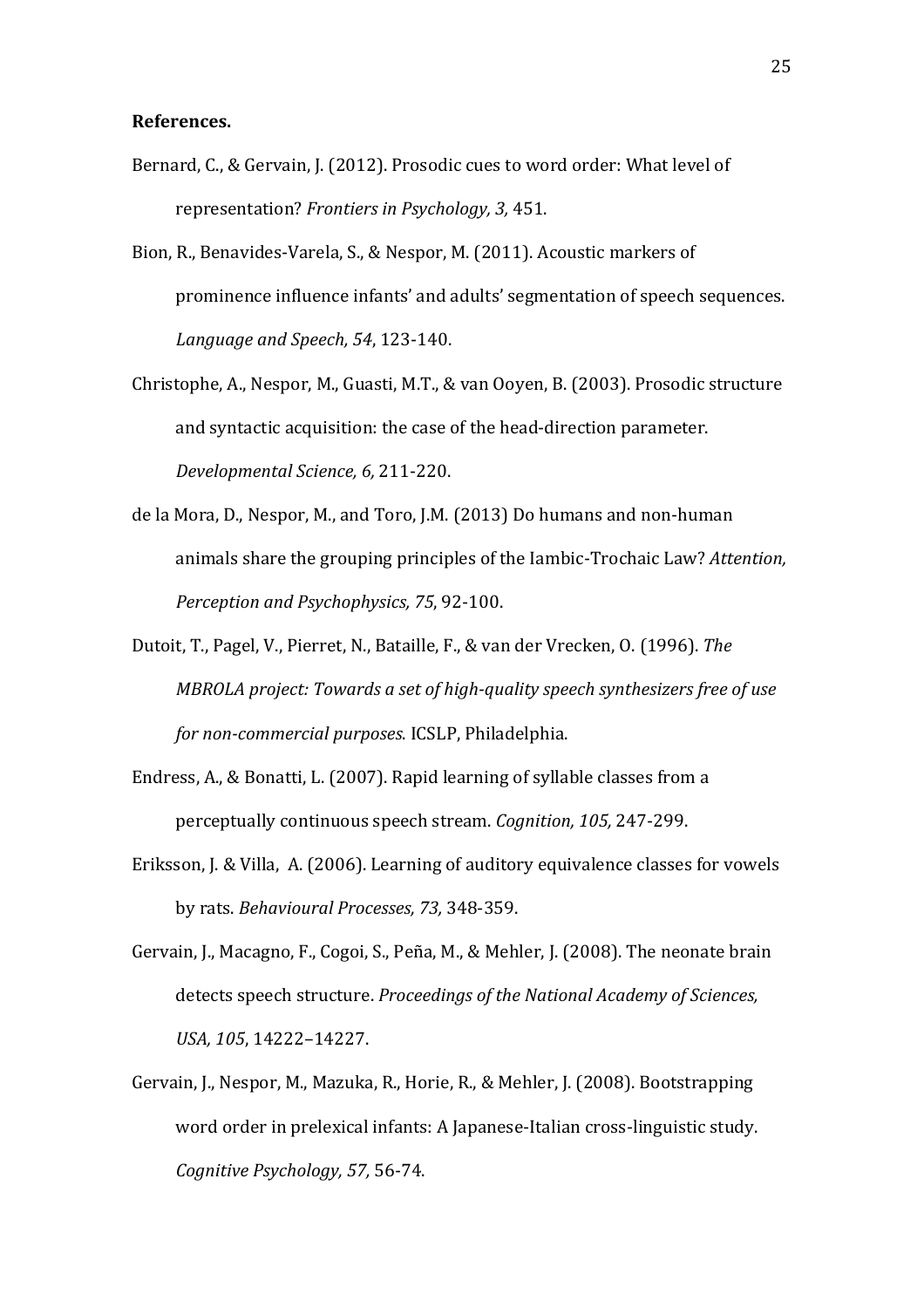- Gervain, J. & Werker, J. (2013). Prosody cues word order in 7-month-old bilingual infants. *Nature Communications, 4,* 1490.
- Hay, J. & Saffran, J. (2012). Rhythmic grouping biases constrain infant statistical learning. *Infancy, 17,* 610-641.
- Hochmann, J.R. (2013). Word frequency, function words and the second gavagai problem. *Cognition, 128,* 13-25.
- Hochmann, J.R., Endress, A., & Mehler, J. (2010). Word frequency as a cue for identifying function words in infancy. *Cognition*, 115, 444-457.
- Iversen, J., Patel, A., & Ohgushi, K. (2008). Perception of rhythmic grouping depends on auditory experience. *Journal of the Acoustical Society of America*, *124,* 262-274.
- Keen, R., & Machado, A. (1999). How pigeons discriminate the relative frequency of events. *Journal of Experimental Analysis of Behavior, 72, 151-175.*
- Kucera, H., & Francis, N. (1967). A computational analysis of present-day American *English.* Providence, RI: Brown University Press.
- Kuhl P., & Miller, J. (1975). Speech perception by the chinchilla: Voiced voiceless distinction in alveolar plosive consonants. *Science*, 190, 69-72.
- Langus, A., Marchetto, E., Bion, R., & Nespor, M. (2012). Can prosody be used to discover hierarchical structure in continuous speech? *Journal of Memory and Language, 66,* 285-306.
- Marchetto, E., & Bonatti, L. (2013). Words and possible words in early language acquisition. *Cognitive Psychology, 67,* 130-150.
- Marcus, G., Vijayan, S., Bandi Rao, S., & Vishton, P. (1999). Rule learning by sevenmonth-old infants. *Science*, 283, 77-80.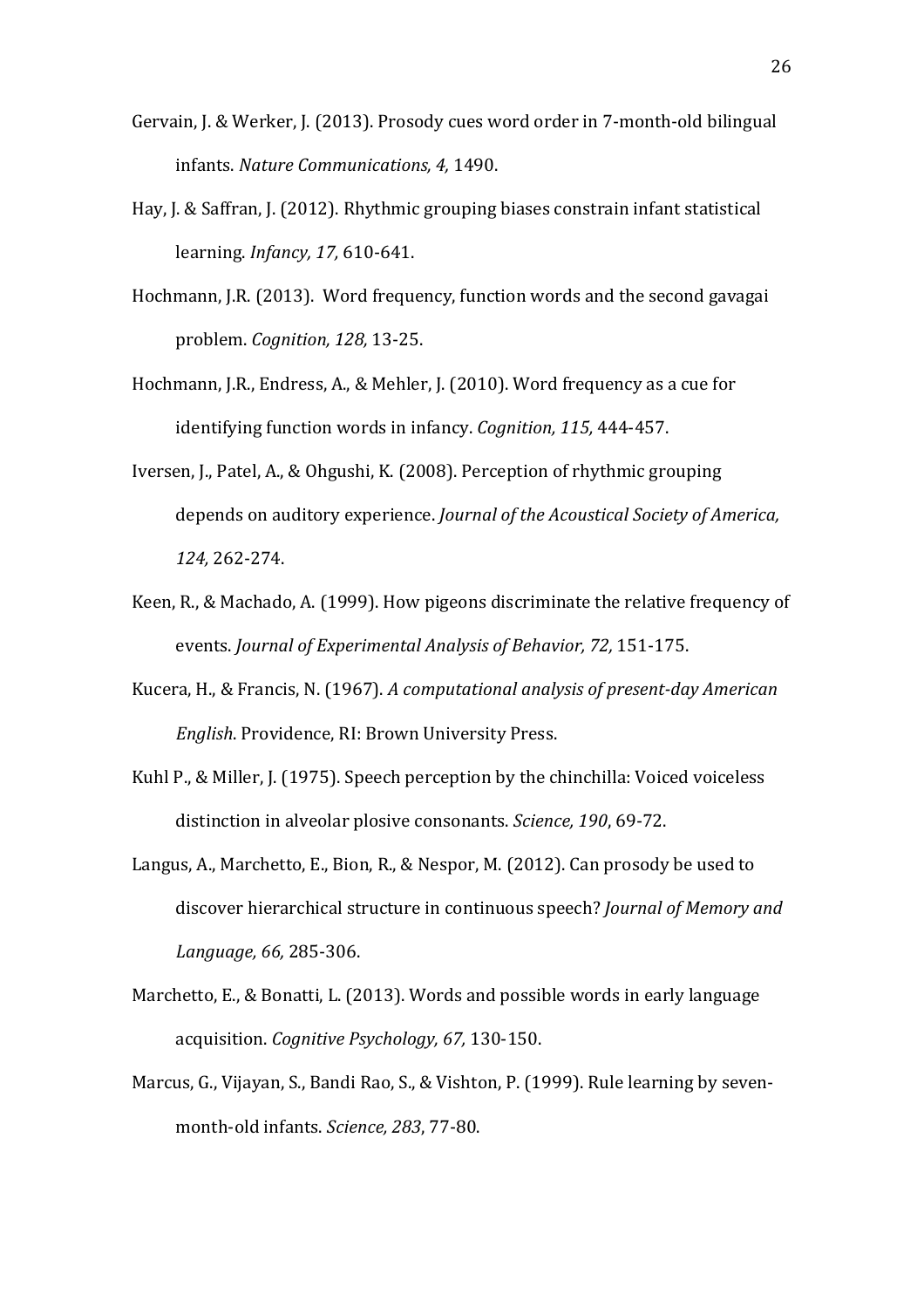Nespor, M., Shukla, M., van de Vijver, R., Avesani, C., Schraudolf, H., & Donati, C. (2008). Different phrasal prominence realizations in VO and OV languages. *Lingue e Linguaggio, 2, 1-29.* 

Peña, M., Bonatti, L., Nespor, M., & Mehler, J. (2002). Signal-driven computations in speech processing. Science, 298, 604-607.

Peña, M., Bion, R., & Nespor, M.  $(2011)$ . How modality specific is the lambic-Trochaic Law? Evidence from vision. *Journal of Experimental Psychology:* Learning, Memory and Cognition, 37, 1199-1208.

- Rescorla, R., & Wagner, A. (1972). A theory of Pavlovian conditioning: Variations in the effectiveness of reinforcement and nonreinforcement. In Black, H. & Prokasy, W. (Eds.) *Classical conditioning II: Current research and theory.* (Appleton, New York), pp. 64-99.
- Saffran, J., Aslin, R., & Newport, E. (1996). Statistical learning by 8-month-old infants. *Science, 274*, 1926-1928.
- Shukla, M., Nespor, M., & Mehler, J. (2007). An interaction between prosody and statistics in the segmentation of fluent speech. *Cognitive Psychology,* 54, 1-32.
- Shukla, M., White, K., & Aslin, R. (2011). Prosody guides the rapid mapping of auditory word forms onto visual objects in 6-month-old infants. *Proceedings of the National Academy of Sciences, USA, 108,* 6038–6043.
- Yoshida, K., Iversen, J., Patel, A., Mazuka, R., Nito, H., Gervain, J., & Werker, J. (2010). The development of perceptual grouping biases in infancy: A Japanese-English cross-linguistic study. *Cognition*, 115, 356-361.